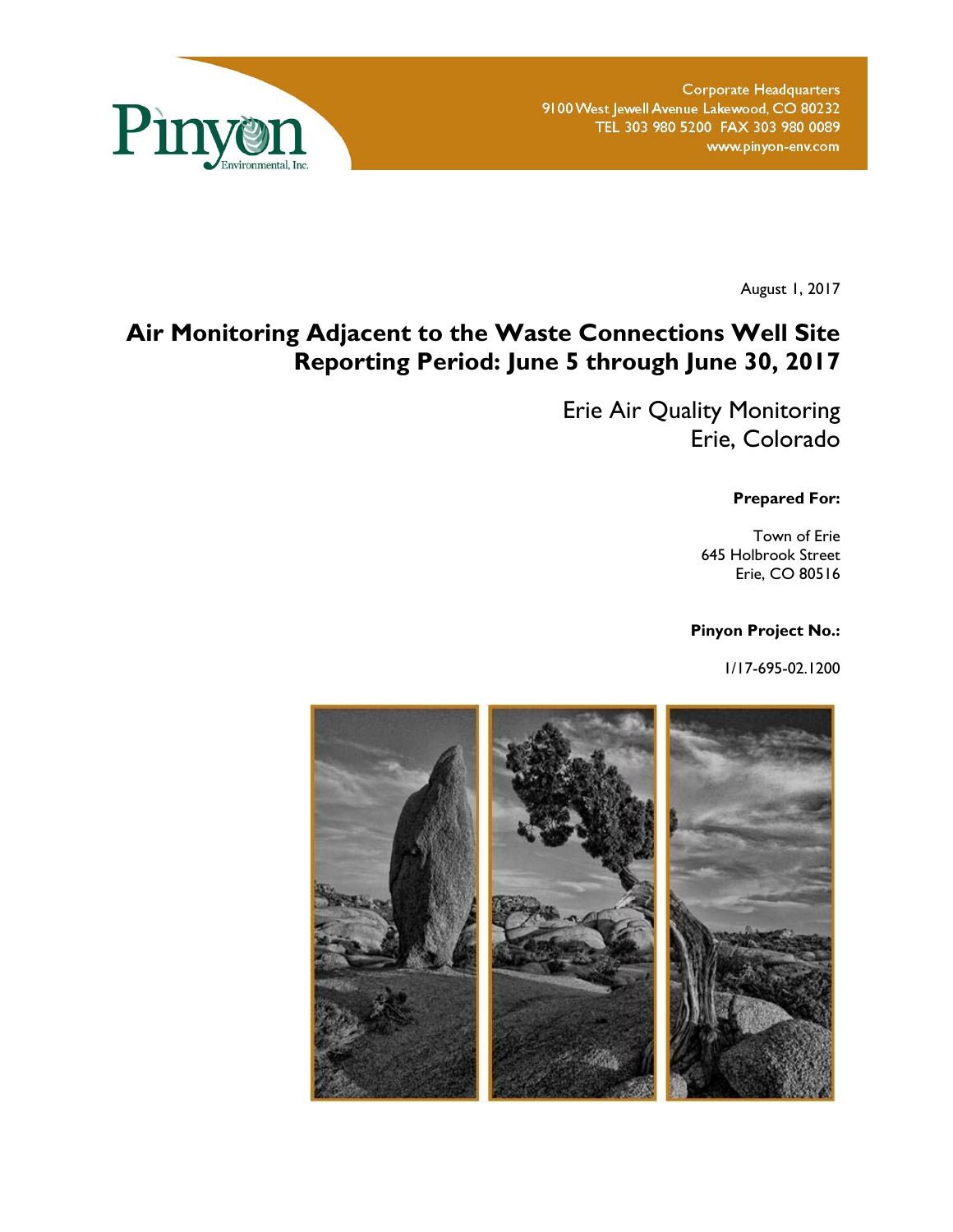

August 1, 2017

# **Air Monitoring Adjacent to the Waste Connections Well Site Reporting Period: June 5 through June 30, 2017**

Erie Air Quality Monitoring Erie, Colorado

**Prepared For:** 

Town of Erie 645 Holbrook Street Erie, CO 80516

**Pinyon Project No.:** 

1/17-695-02.1200

 **Prepared by:** 

 $\sqrt{ab_2}$   $\sqrt{ab}$ 

 $\overline{\phantom{a}}$ 

Sabrina M. Williams Air Quality Specialist

**Reviewed by:** 

 $\overline{\phantom{a}}$ 

Lauren E. Evans President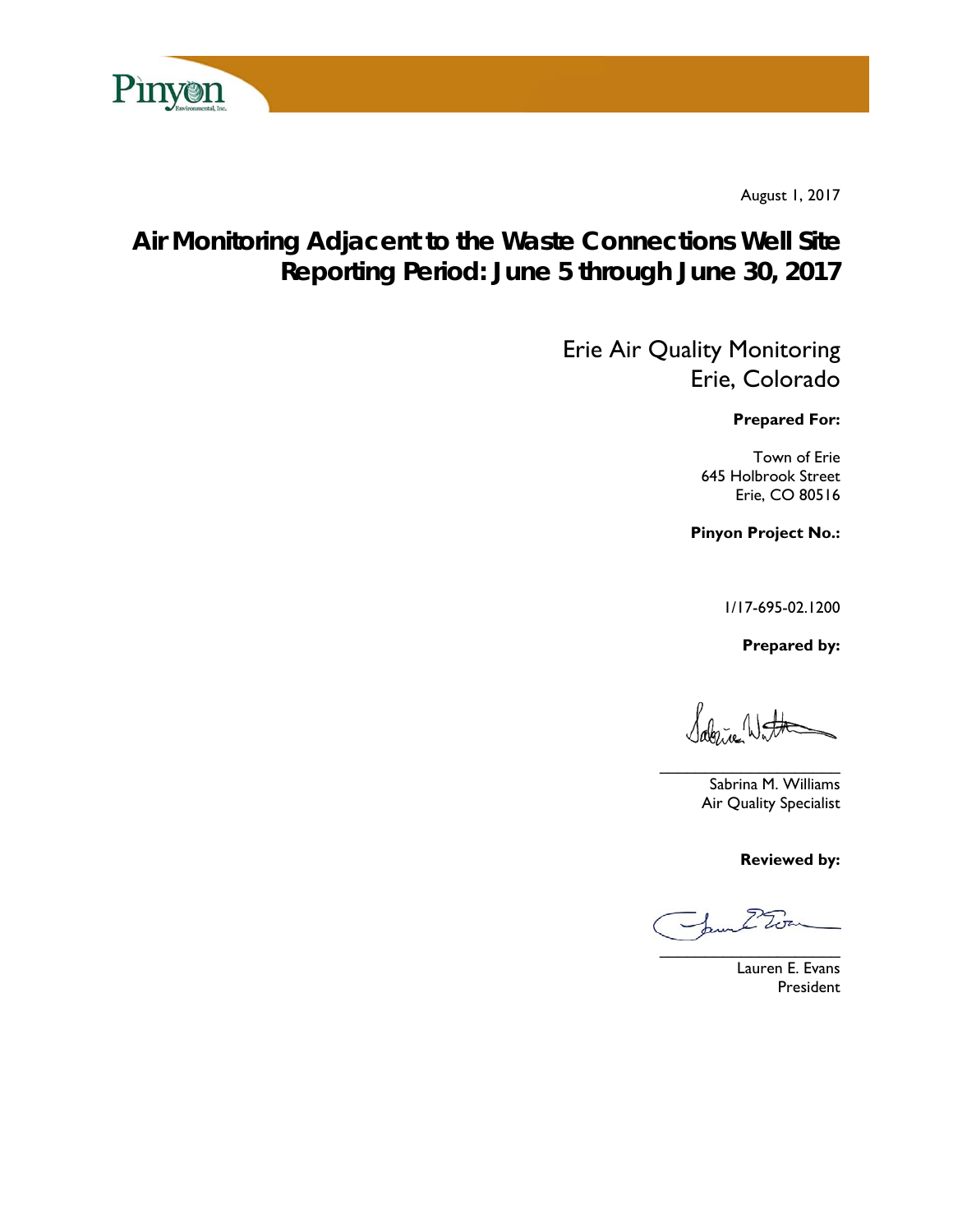

# **Table of Contents**

| 2.             |     |  |
|----------------|-----|--|
|                | 2.1 |  |
|                | 2.2 |  |
|                | 2.3 |  |
|                | 2.4 |  |
| 3 <sub>1</sub> |     |  |
| 4.             |     |  |
| 5 <sub>1</sub> |     |  |
|                | 5.1 |  |
|                | 5.2 |  |
| 6.             |     |  |
| 7 <sup>1</sup> |     |  |
|                |     |  |

# **Figures**

# **Tables**

# **Appendices**

Appendix A Wind Roses During Sample Collection Periods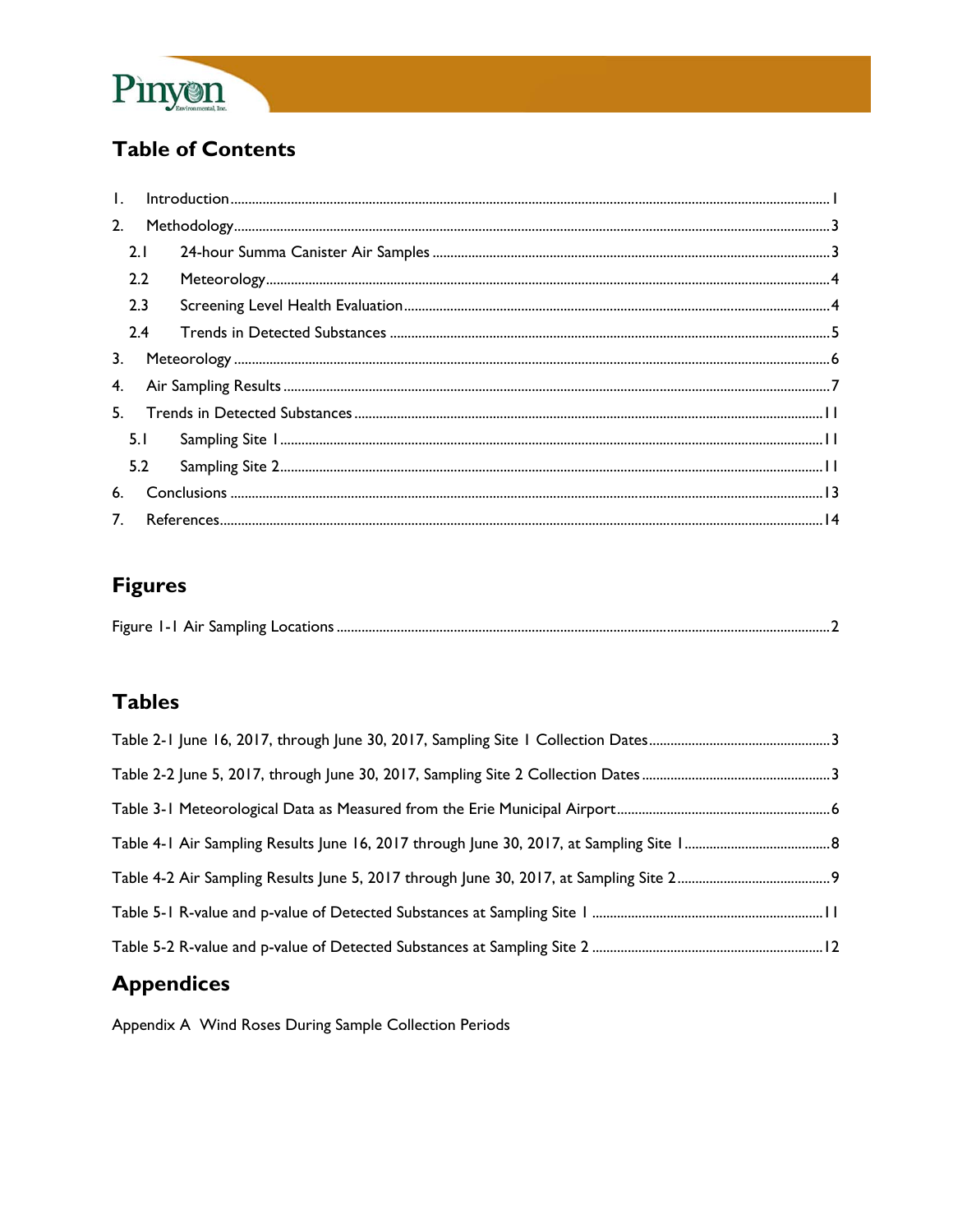

### **1. Introduction**

The Town of Erie (Town) has contracted with Pinyon Environmental, Inc., (Pinyon), to perform air quality monitoring near the Crestone Peak Resources (Crestone) Waste Connections well site, hereafter referred to as the Waste Connections well site. Pinyon captured 24-hour air samples every five days at two sampling locations (Figure 1-1). Sampling Site 2 is located to the west of Vista Parkway in a residential neighborhood, approximately 1,250 feet to the southwest of the Waste Connections well site. This location was selected by the Town to evaluate potential exposure to residents located closest to the well site. Pinyon collected air samples at Sampling Site 2 from April 15, 2017, through June 30, 2017, including two baseline samples collected prior to when Crestone began operations at the well site. Sampling Site 1 is located 476 feet to the southeast of the Waste Connections well site. This location was selected by the Town to evaluate maximum concentrations adjacent to the well site. At the direction of Town staff, Pinyon began collecting air samples at Sampling Site 1 on June 16, 2017.

A health screening evaluation of compounds detected in the samples collected from June 5, 2017, through June 30, 2017, was conducted to identify exposure for citizens in the area. A statistical analysis of trends in concentrations detected from the start of the sampling, April 15, 2017, through June 30, 2017, was also completed. Crestone began drilling operations on April 25, 2017, and continued activities at the well site throughout this reporting period.

A summary of the data follows:

- From June 16, 2017, through June 30, 2017, 21 of the 67 substances analyzed were detected at Sampling Site 1.
- From June 5, 2017, through June 30, 2017, 26 of the 67 substances analyzed were detected at Sampling Site 2.
- Based on the sampling data, there is a very low potential for short- or long-term health effects due to exposure to these substances.

These conclusions are based on five samples collected at Sampling Site 1 and seven samples collected at Sampling Site 2. Samples were collected for a short period of time. The samples may not have captured all the substances or amounts of substances in the air during times when residents are experiencing exposures. These conclusions are therefore based on limited sampling, conducted during a limited investigation. Concentrations of constituents can be highly variable, and detections may be dependent on a variety of environmental conditions (e.g., date, operations, wind bearings, actual emissions from operations). This sampling may, therefore, not be representative of, or account for, all variables that could be present during all phases of oil and gas operations within the Town.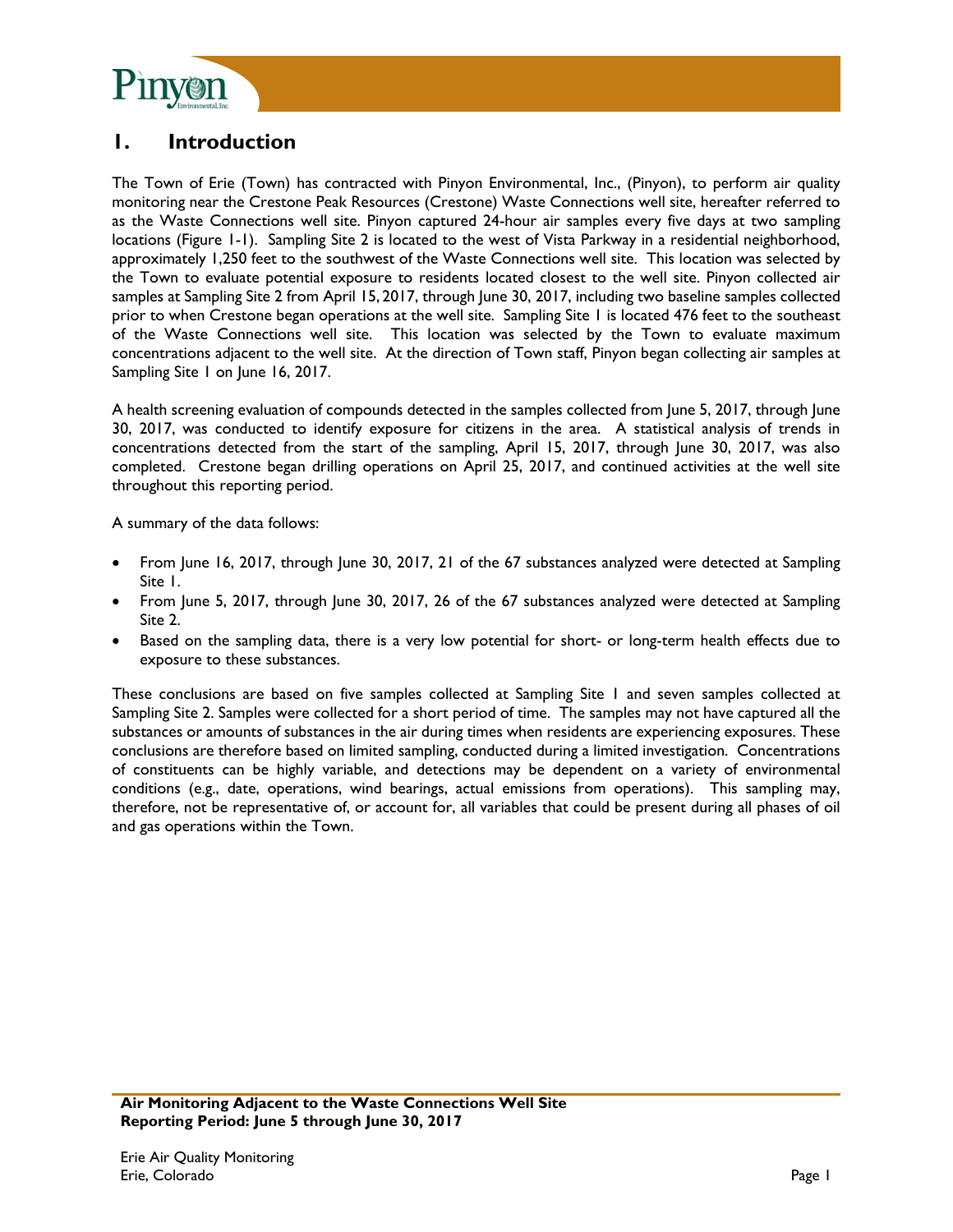

### **Figure 1-1 Air Sampling Locations**

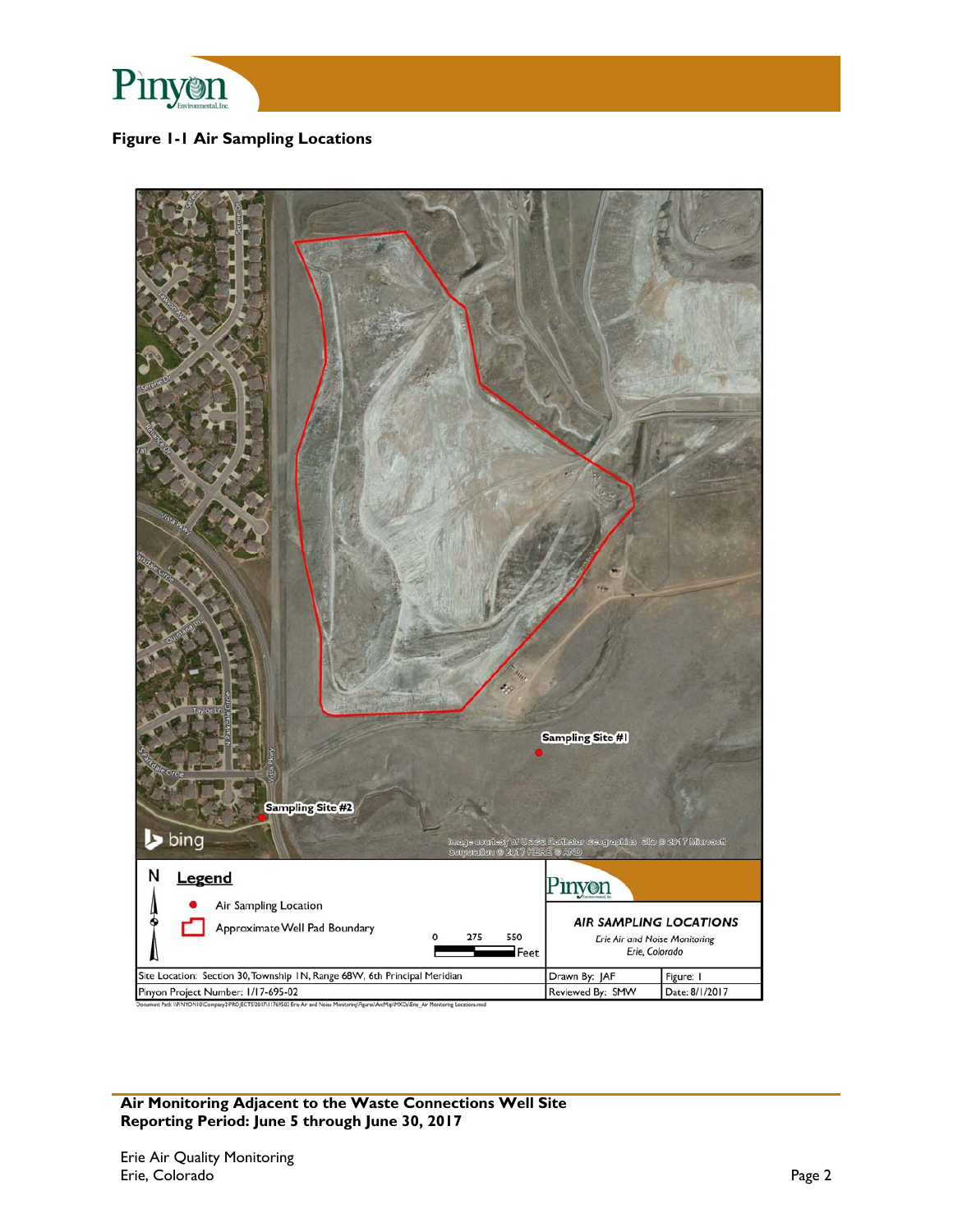

# **2. Methodology**

### **2.1 24-hour Summa Canister Air Samples**

Pinyon utilized 6-liter Summa canisters to collect the air quality samples. A Summa canister is a spherical stainless steel container that has had the internal surfaces specially passivated using a "Summa" process. The canister is prepared for sampling by evacuating the contents to a vacuum of approximately 29.9 inches of mercury (in Hg). Opening the stainless-steel bellows valve allows the air sample to enter the canister. A 24 hour flow controller was utilized to restrict the flow and allow for collection at the desired flow rate over a period of 24 hours. After a 24-hour sample collection period, the valves were closed and Pinyon returned the canisters to the laboratory for analysis. Summa canister analysis was conducted by ESC Lab Sciences and Origins Laboratory Inc. in accordance with EPA method TO-15 (EPA, 1999). EPA method TO-15 (TO-15) is appropriate for use when sampling a subset of 67 Volatile Organic Compounds (VOCs) which constitute the target analyte list. Typical situations involve ambient air testing associated with the potential exposures from emission sources, including oil and gas operations. In this case sampling and analysis of VOCs was performed to evaluate the potential exposure of dispersing source emissions in the surrounding area. Pinyon collected one 24-hour sample every five days. Table 2-1 and Table 2-2 show the sample collection date and times for Sampling Site 1 and Sampling Site 2.

| <b>Sample Start Date</b> | <b>Sample Start Time</b> | <b>Sample End Date</b> | <b>Sample End Time</b> |
|--------------------------|--------------------------|------------------------|------------------------|
| 6/16/2017                | $5:55$ PM                | 6/17/2017              | $5:45$ PM              |
| 6/20/2017                | $2:20$ PM                | 6/21/2017              | $2:00$ PM              |
| 6/25/2017                | $2:40$ PM                | 6/26/2017              | $2:30$ PM              |
| 6/26/2017                | $2:40$ PM                | 6/27/2017              | $2:40$ PM              |
| 6/30/2017                | $11:15 \text{ AM}$       | 7/1/2017               | $1:00$ AM              |

|  | Table 2-1 June 16, 2017, through June 30, 2017, Sampling Site 1 Collection Dates |  |  |
|--|----------------------------------------------------------------------------------|--|--|
|--|----------------------------------------------------------------------------------|--|--|

|  |  |  |  | Table 2-2 June 5, 2017, through June 30, 2017, Sampling Site 2 Collection Dates |  |
|--|--|--|--|---------------------------------------------------------------------------------|--|
|  |  |  |  |                                                                                 |  |

| <b>Sample Start Date</b> | <b>Sample Start Time</b> | <b>Sample End Date</b> | <b>Sample End Time</b> |
|--------------------------|--------------------------|------------------------|------------------------|
| 6/05/2017                | $2:30$ PM                | 6/06/2017              | $2:30$ PM              |
| 6/15/2017                | $1:05$ PM                | 6/16/2017              | $1:00$ PM              |
| 6/16/2017                | $6:10 \text{ PM}$        | 6/17/2017              | $6:00$ PM              |
| 6/20/2017                | 2:30 PM                  | 6/21/2017              | $2:15$ PM              |
| 6/26/2017                | 3:05 PM                  | 6/27/2017              | $3:00$ PM              |
| 6/30/2017                | $1:30$ AM                | 7/1/2017               | $1:05$ AM              |

On June 10, 2017, Pinyon was scheduled to collect an air sample at Sampling Site 2. Pinyon determined that this sample was not collected in accordance with our Quality Control procedures. After discussing with Town staff, it was decided that this sample would not be reported or analyzed during this reporting period based on these concerns.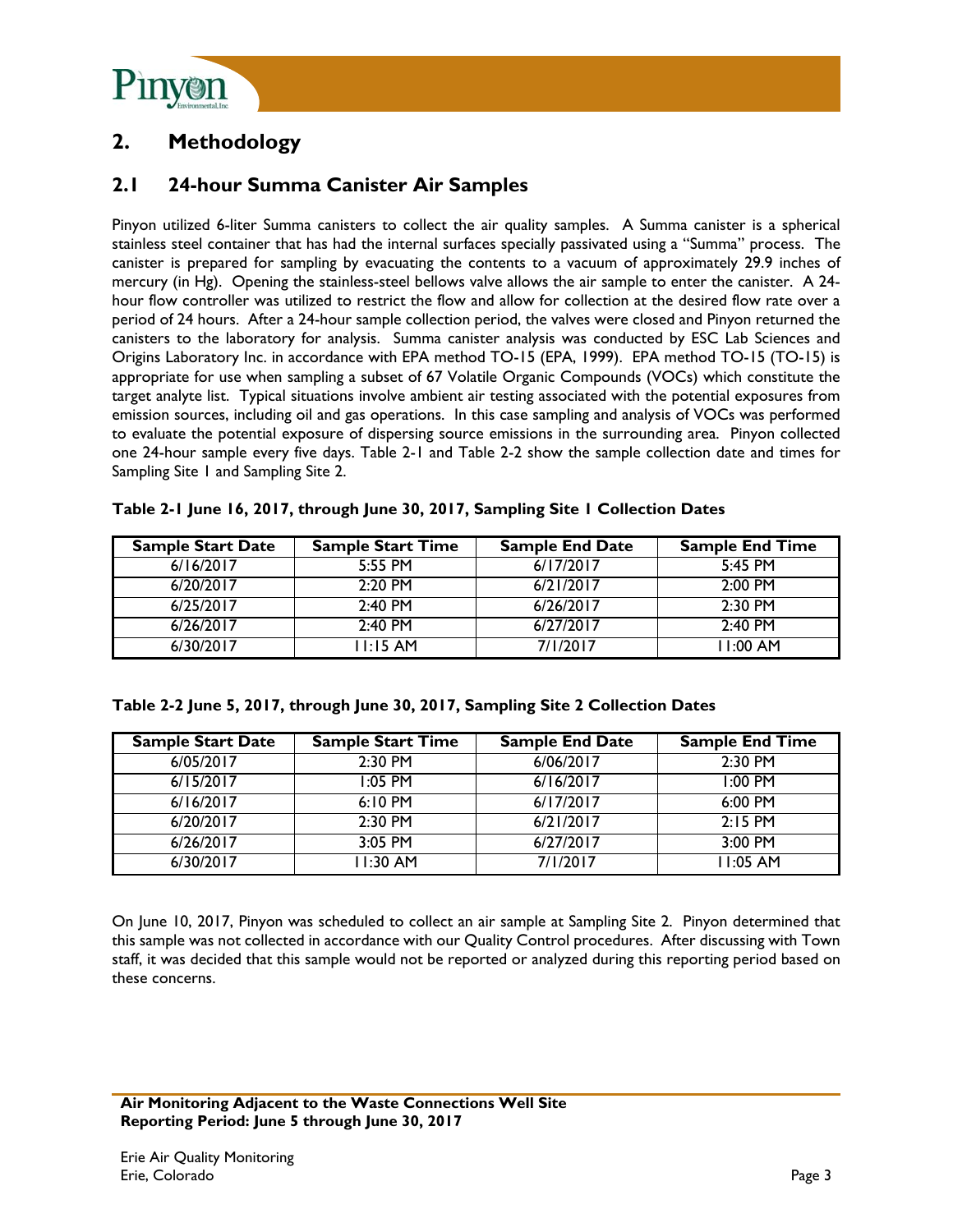

## **2.2 Meteorology**

Meteorological data is collected by the National Weather Service (NWS) at the Erie Municipal Airport in 20 minute intervals. The NWS data coinciding with the sampling periods were used to evaluate prevailing wind speed and wind direction during collection. Using the NWS data, a wind rose plot for each sampling location, corresponding to the specific sampling period, was generated by Pinyon. A wind rose plot is a graphical display of the frequency of wind direction and intensity of wind speed, and can be used to identify whether the sample was collected downwind of the well site, and how wind conditions during the sample collection period may affect sample results. A wind rose plots demonstrates the fraction of the observation period where wind speeds are greater than zero and does not illustrate to what extent calm winds are observed during the sampling period. Wind rose plots were used to evaluate the frequency at which Sampling Site 1 and Sampling Site 2 were downwind of the well site and to assess whether periods of high winds were observed. Calm winds and low wind speeds are ideal for the collection of ambient air samples, as under these conditions substances will not rapidly disperse from the sampling location. During periods of recorded high wind speeds or periods when the sampling location is not downwind of the well, the sample may underestimate ambient concentrations.

### **2.3 Screening Level Health Evaluation**

A screening level health evaluation was performed by comparing the concentrations of detectable substances in the air sample with short-term and long-term health limit levels established by federal and state agencies for each detected substance. The health limit levels represent the concentrations at or below which no appreciable health effects are likely to occur to individuals (including sensitive individuals) for a certain exposure period. Concentrations at or below this level can be considered a "safe" level of exposure. The sampling completed for this investigation represents a "snapshot" of the air concentrations in the area during the time of collection, and may not be representative of the potential exposures over a longer period. A generally accepted method for conducting this type of health evaluation is to conduct a two-step screening process:

- 1. Compare the results of the short-term sample with long-term health screening levels.
	- a) If the substance result is below the long-term health screening level, it is very unlikely that short-term exposure will result in short or long-term negative health consequences. A short-term exposure is considered exposure of 24 hours a day, for up to one year, to that pollutant.
	- b) If the sample result is above the long-term health screening level, then move on to step two. A longterm exposure is considered a minimum of one year of exposure.
- 2. Compare the results of the short-term sample (substance identified in step one) with short-term health screening levels.
	- a) If the sample result is below the short-term health screening level, it is unlikely that short-term exposure to this substance will result in negative health consequences.

Pinyon utilized health screening levels established by the following agencies in the evaluation:

- Environmental Protection Administration Integrated Risk Information System (IRIS)
- ATSDR MRL (US Agency for Toxic Substances and Disease Registry Minimal Risk Level)
- TCEQ AMCV (Texas Commission on Environmental Quality Air Monitoring Comparison Values)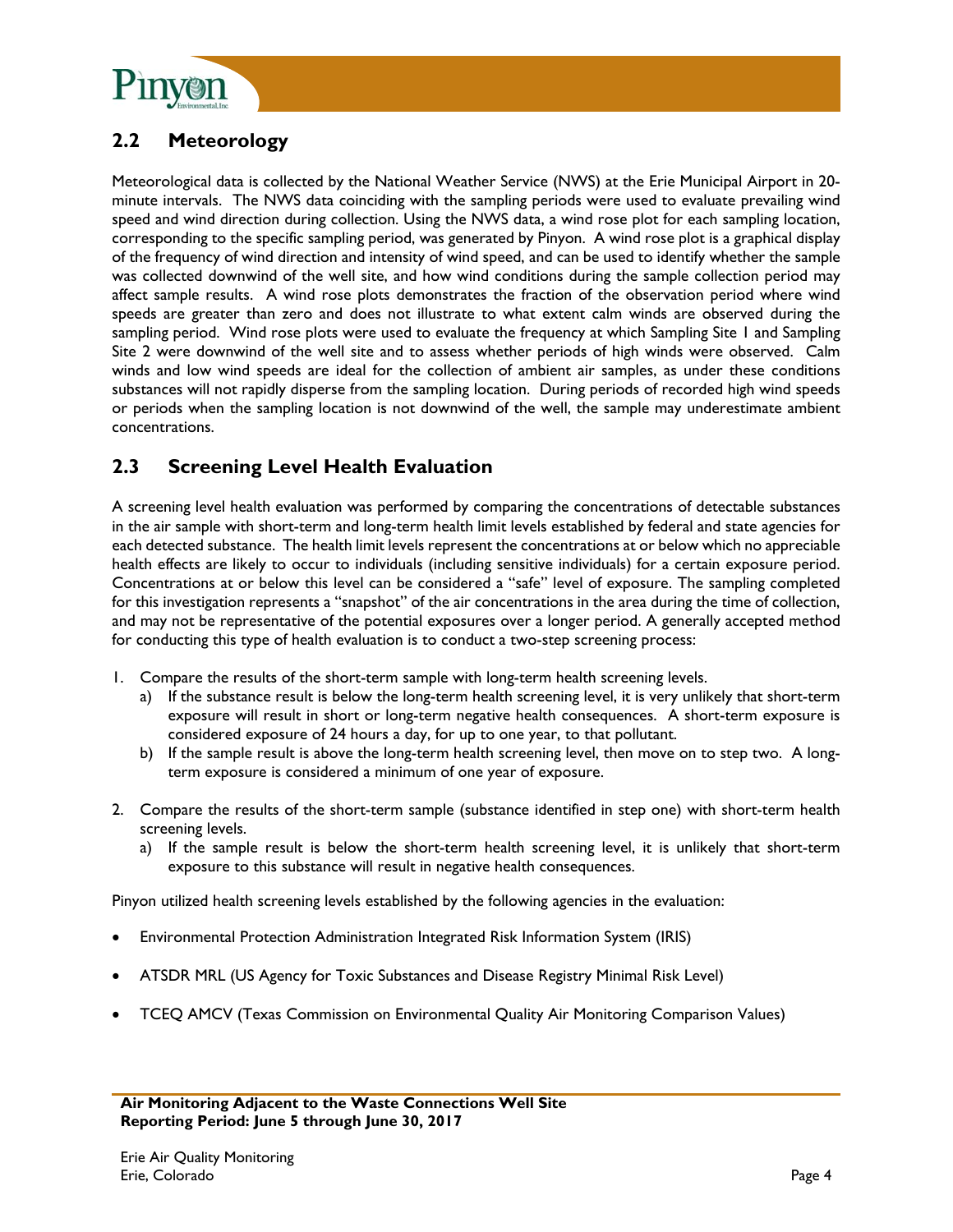

### **2.4 Trends in Detected Substances**

If a substance was detected above the reporting detection limit (RDL) in one or more samples, Pinyon performed statistical analysis of the data to evaluate trends in concentrations over time. If the substance was not detected by the lab on a specific sampling date, for the statistical analysis Pinyon used a concentration of one-half of the RDL in the graphical display. This approach is supported by the Environmental Protection Agency (EPA) for risk assessments and recognizes that values between the RDL and zero could be present, and that the average value could be as high as half of the RDL (EPA, 1991). Pinyon calculated the Pearson correlation coefficient (R-value) for each detected substance and then determined the p-value to assess whether the trend was statistically significant. The R-value is a statistical variable that is commonly utilized to assess trends in concentrations over time (Davis, 2002). The R-value ranges from -1.0 to 1.0 with an R-value of 1.0 representing a linear increase in measured concentration levels over time and -1.0 representing a linear decrease in measured concentration levels over the reporting period. The closer the R-value is to zero, the less linear the trend in concentration levels over the reporting period. To assess the level of confidence in the calculated R-value, a p-value is calculated. The p-value is based on the magnitude of the R-value and the total number of samples (n) collected in the reporting period. A p-value of less than or equal to 0.05 means that there is a 95% confidence level that the trend is statistically significant.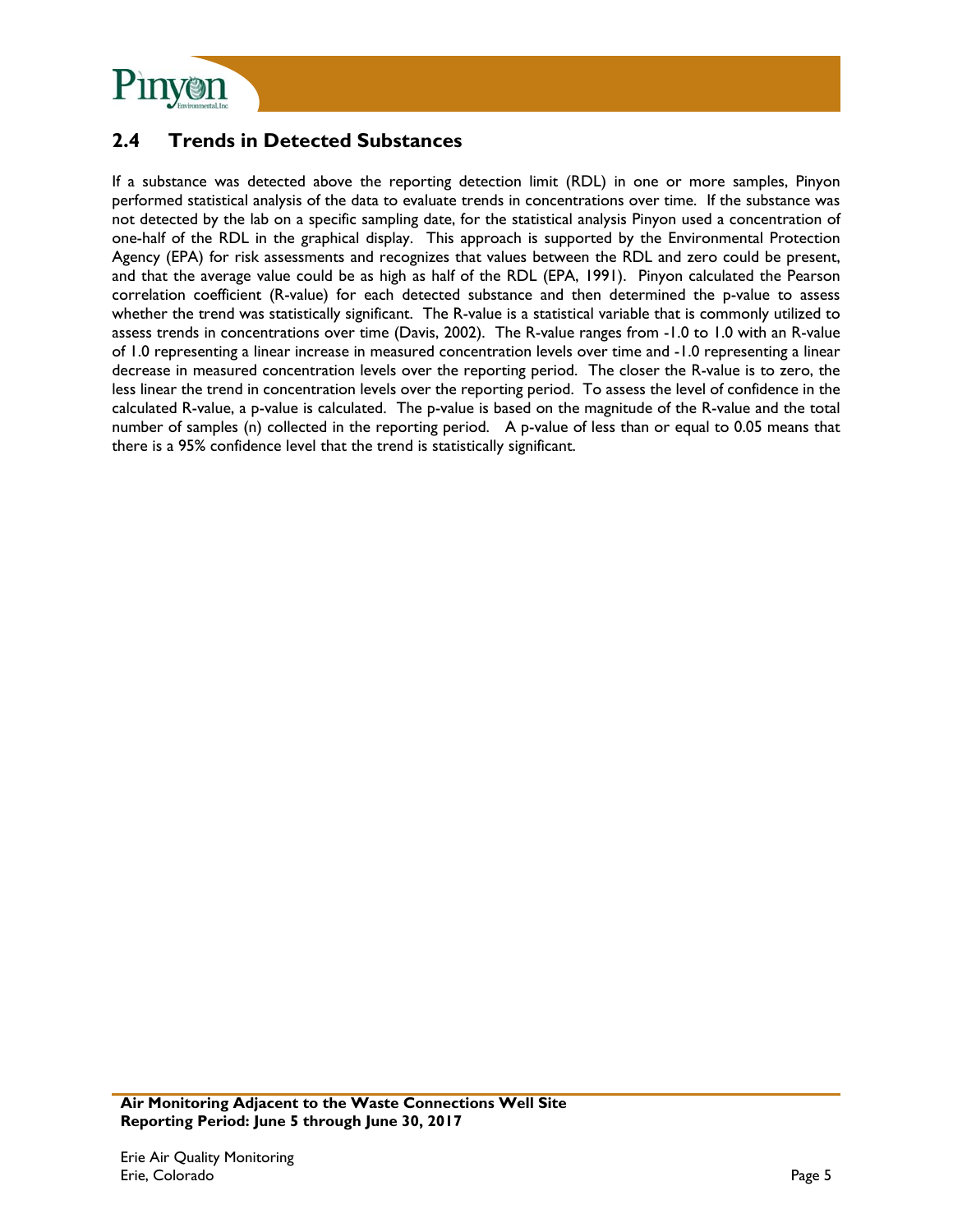

# **3. Meteorology**

Pinyon utilized the meteorological data as measured in 20-minute intervals from the Erie Municipal Airport to assess the prevailing wind direction, the percent of time Sampling Site 1 and Sampling Site 2 were downwind of the well site and the percent of time calm winds were recorded during the sample collection periods. This data is summarized in Table 3-1 below and wind roses with additional details are located in Appendix A. Although Sampling Site 1 and Sampling Site 2 were not downwind of the well site for prolonged periods when wind speeds were recorded, calm winds were recorded for a significant portion of the sampling period with the exception of the samples collected on June 16, 2017, through June 17, 2017. On these dates Sampling Site 1 was not downwind of the well site for any portion of the sample collection period, Sampling Site 2 was downwind for 2.8% of the sample collection and calm winds were recorded for 22.2% of the sample collection period. Therefore, the sample collected from June 16, 2017, through June 17, 2017, may underestimate ambient concentrations under other meteorological conditions. For the remaining sample collection periods the meteorological conditions were likely to be adequate in representing ambient conditions at Sampling Site 1 and Sampling Site 2.

| <b>Sampling Period</b>  | <b>Prevailing Wind Direction</b> | <b>Sampling</b><br>Site I<br><b>Downwind</b><br>(%) | <b>Sampling</b><br>Site 2<br><b>Downwind</b><br>$(\%)$ | Calm<br><b>Winds</b><br>(%) |
|-------------------------|----------------------------------|-----------------------------------------------------|--------------------------------------------------------|-----------------------------|
| 6/5/2017-6/6/2017       | West, West Northwest             | NA                                                  | 6.9                                                    | 37.5                        |
| $6/15/2017 - 6/16/2017$ | West, South                      | NA                                                  | 5.6                                                    | 40.3                        |
| $6/16/2017 - 6/17/2017$ | West Southwest, Northeast        | 0.0                                                 | 2.8                                                    | 22.2                        |
| 6/20/2017-6/21/2017     | West, Northeast                  | 2.8                                                 | $\mathsf{I}$ .4                                        | 52.3                        |
| 6/25/2017-6/26/2017     | North, Northwest                 | 0.0                                                 | $\mathsf{I}$ .4                                        | 45.9                        |
| 6/30/2017-7/1/2017      | Southeast                        | 10.1                                                | 0.0                                                    | 62.3                        |

|  | Table 3-1 Meteorological Data as Measured from the Erie Municipal Airport |  |
|--|---------------------------------------------------------------------------|--|
|  |                                                                           |  |

NA Sample collection at Sampling Site 1 did not begin until June 16, 2017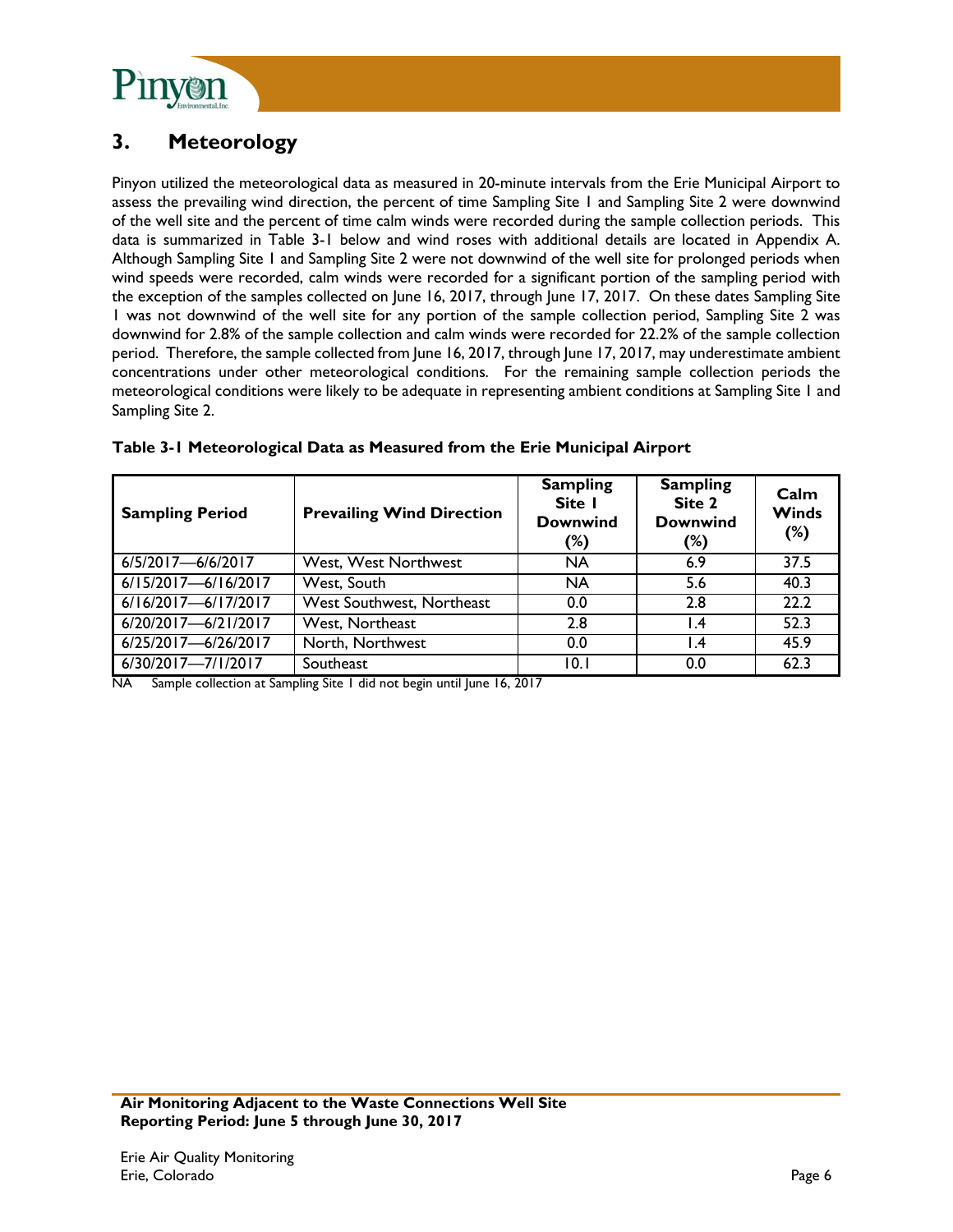

## **4. Air Sampling Results**

Twenty-one of the 67 compounds analyzed by the lab were detected in the five air samples collected by Pinyon at Sampling Site 1, and 26 substances were detected in the seven air samples collected at Sampling Site 2. Ethanol, propene and 2-propanol were not evaluated in the health assessment, since they are of very low health risk and, therefore, do not have health screening levels. The concentrations of all detected substances were below short and long-term health screening levels (Tables 4-1 and 4-2), with the exception of the June 16, 2017, through June 17, 2017, sample collected at Sampling Site 2. For this sample collection period, concentrations of the following substances exceeded long-term health screening levels:

- 4-ethyltoluene
- 1,2,4-trimethylbenzene
- 1,3,5-trimethylbenzene
- m&p-xylenes
- o-xylenes

The detected concentrations at Sampling Site 2, compared to both short- and long-term health screening levels, are detailed in Table 4-2. As described in Section 2.3, Step 2, Pinyon compared the detected values to the short-term health screening levels. Since the sample results are all below the short-term health screening level, standard protocol states that it is unlikely that a short-term exposure to this substance will result in negative health consequences.

4-Ethyltoluene and 1,3,5-trimethylbenzene were not detected in any of the three samples collected after June 16, 2017. 1,2,4-trimethylbenzene, m&p-xylenes and o-xylene were detected at concentrations lower than the long-term health screening levels on the June 20, 2017, through June 21, 2017, sample collection period, but were not detected in any subsequent sample collection periods (Table 2-3). This indicates that the level of exposures measured during the June 16, 2017, through June 17, 2017, sample collection period was a relatively isolated event during the limited sampling program, and that these substances do not appear to pose long-term health risks.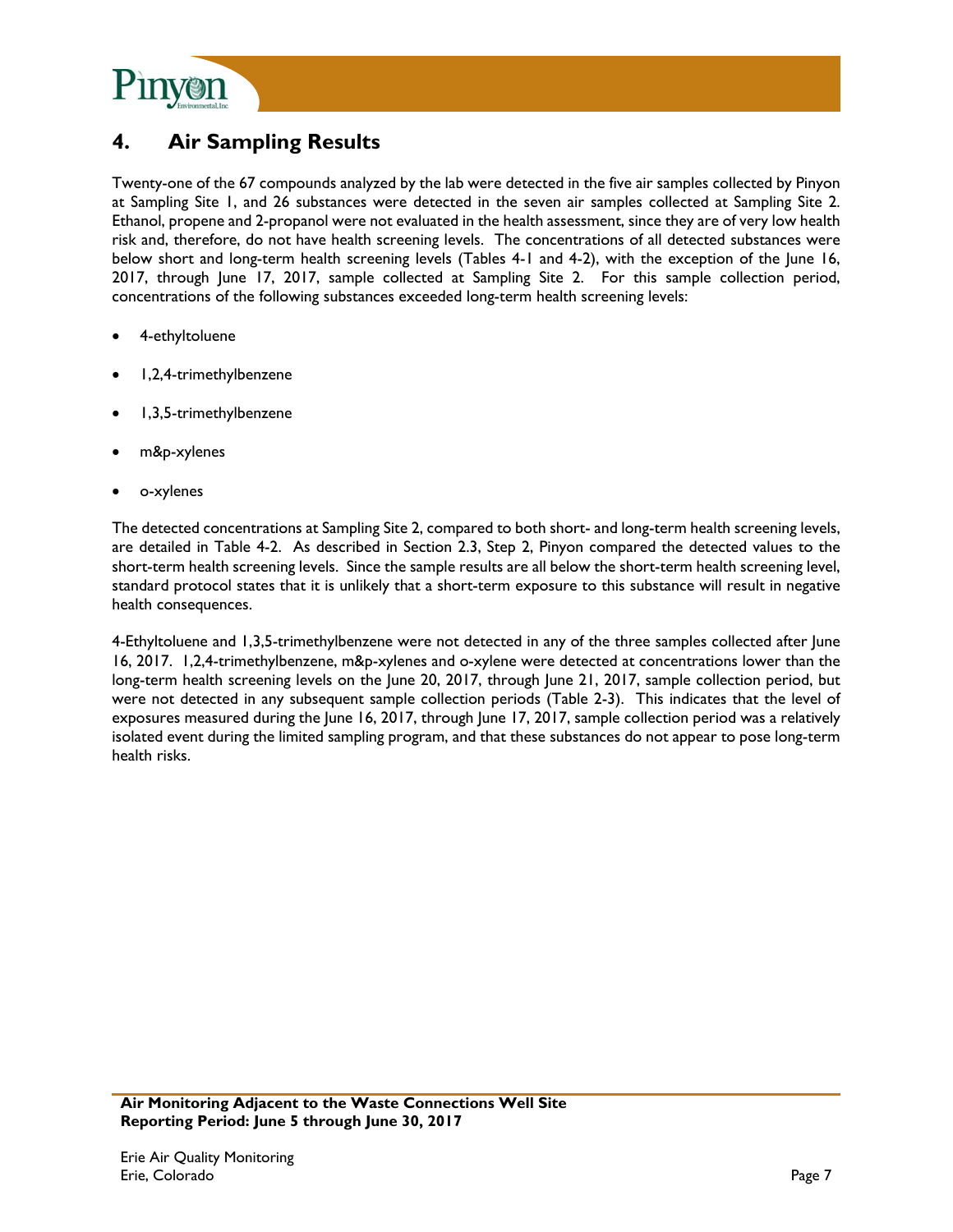

#### **Table 4-1 Air Sampling Results June 16, 2017 through June 30, 2017, at Sampling Site 1**

| <b>Analyte</b>          | <b>Sample Concentration (ppb)</b> |                   |                  |                          |           |                       | <b>Health Screening Level</b><br>(ppb) |  |
|-------------------------|-----------------------------------|-------------------|------------------|--------------------------|-----------|-----------------------|----------------------------------------|--|
|                         | 6/16/2017                         | 6/20/2017         | 6/25/2017        | 6/26/2017*               | 6/30/2017 | <b>Short</b><br>Term  | Long<br>Term                           |  |
| Acetone                 | 4.65                              | 4.47              | 7.36             | 5.82                     | 7.29      | 26,000 <sup>A</sup>   | $13,000^{\circ}$                       |  |
| Benzene                 | < 0.200                           | 0.345             | < 0.200          | < 0.132                  | < 0.200   | 9,000 <sup>1</sup>    | 9                                      |  |
| Carbon tetrachloride    | < 0.200                           | 0.209             | < 0.200          | < 0.262                  | < 0.200   | $2^{\top}$            | 20 <sup>T</sup>                        |  |
| Chloromethane           | 0.620                             | 0.615             | 0.511            | < 1.28                   | 0.550     | 200 <sup>A</sup>      | 50 <sup>A</sup>                        |  |
| Cyclohexane             | < 0.200                           | 0.412             | 0.208            | $-$                      | < 0.200   | $1,000$ <sup>1</sup>  | $1,743$ <sup>1</sup>                   |  |
| Ethanol                 | 5.59                              | 7.69              | 16.8             | 2.53                     | 4.75      | <b>NA</b>             | <b>NA</b>                              |  |
| Ethylbenzene            | < 0.200                           | < 0.200           | 0.218            | < 0.132                  | < 0.200   | 33,000                | 2301'                                  |  |
| Trichlorofluoromethane  | 0.253                             | 0.222             | 0.398            | $\overline{\phantom{a}}$ | 0.252     | $10,000^{T}$          | $1,000^{T}$                            |  |
| Dichlorodifluoromethane | 0.399                             | 0.336             | 0.340            | $-$                      | 0.396     | $10,000$ <sup>T</sup> | $1,000^{T}$                            |  |
| Heptane                 | < 0.200                           | 0.627             | < 0.200          | 0.208                    | < 0.200   | 850 <sup>1</sup>      | 85                                     |  |
| n-Hexane                | 0.383                             | $\overline{1.12}$ | 0.343            | 0.495                    | 0.347     | 1,800 <sup>1</sup>    | $\overline{198}$                       |  |
| Methylene Chloride      | 0.411                             | < 0.200           | 0.394            | 0.970                    | 0.262     | 600 <sup>A</sup>      | $100^{1}$                              |  |
| 2-Butanone (MEK)        | < 1.25                            | < 1.25            | 1.88             | --                       | < 1.25    | 200,000A              | 200,000 <sup>A</sup>                   |  |
| 2-Propanol              | < 1.25                            | 1.25              | $\overline{181}$ | $\overline{\phantom{a}}$ | 1.25      | <b>NA</b>             | <b>NA</b>                              |  |
| Tetrachloroethylene     | 0.613                             | < 0.200           | < 0.200          | $\overline{\phantom{a}}$ | < 0.200   | $1,000^\intercal$     | $10^{T}$                               |  |
| Tetrahydrofuran         | < 0.200                           | < 0.200           | 2.00             | 0.201                    | < 0.200   | 680 <sup>1</sup>      | 680 <sup>1</sup>                       |  |
| Toluene                 | 0.428                             | 1.01              | 1.90             | < 0.394                  | 0.320     | $2,000^{\text{A}}$    | $1,327$ <sup>1</sup>                   |  |
| I,2,4-Trimethylbenzene  | 0.391                             | 0.312             | < 0.200          | < 0.269                  | < 0.200   | $250^{T}$             | 25 <sup>T</sup>                        |  |
| 2,2,4-Trimethylpentane  | < 0.200                           | 0.289             | < 0.200          | --                       | < 0.200   | $75^{\text{T}}$       | $750^{\circ}$                          |  |
| m&p-Xylene              | 0.412                             | 0.689             | 0.710            | < 0.380                  | < 0.400   | $2,000^{\text{A}}$    | 23 <sup>1</sup>                        |  |
| o-Xylene                | < 0.200                           | 0.228             | 0.263            | < 0.132                  | < 0.200   | $2,000^{\text{A}}$    | 23 <sup>1</sup>                        |  |

Note: Samples collected on June 26, 2017, were analyzed by Origins Laboratory Inc., and were not analyzed for cyclohexane, trichlorofluoromethane, dichlorodifluoromethane, 2-butanone (MEK), 2-propanol, tetrachloroethylene, or 2,2,4-trimethylpentane.

1 IRIS (Environmental Protection Agency Integrated Risk Information System), A ATDSR MRL (US Agency for Toxic Substances and Disease Registry Minimal Risk Level)

T TCEQ AMCV (Texas Commission on Environmental Quality Air Monitoring Comparison Value)

NA no health value available

ppb parts per billion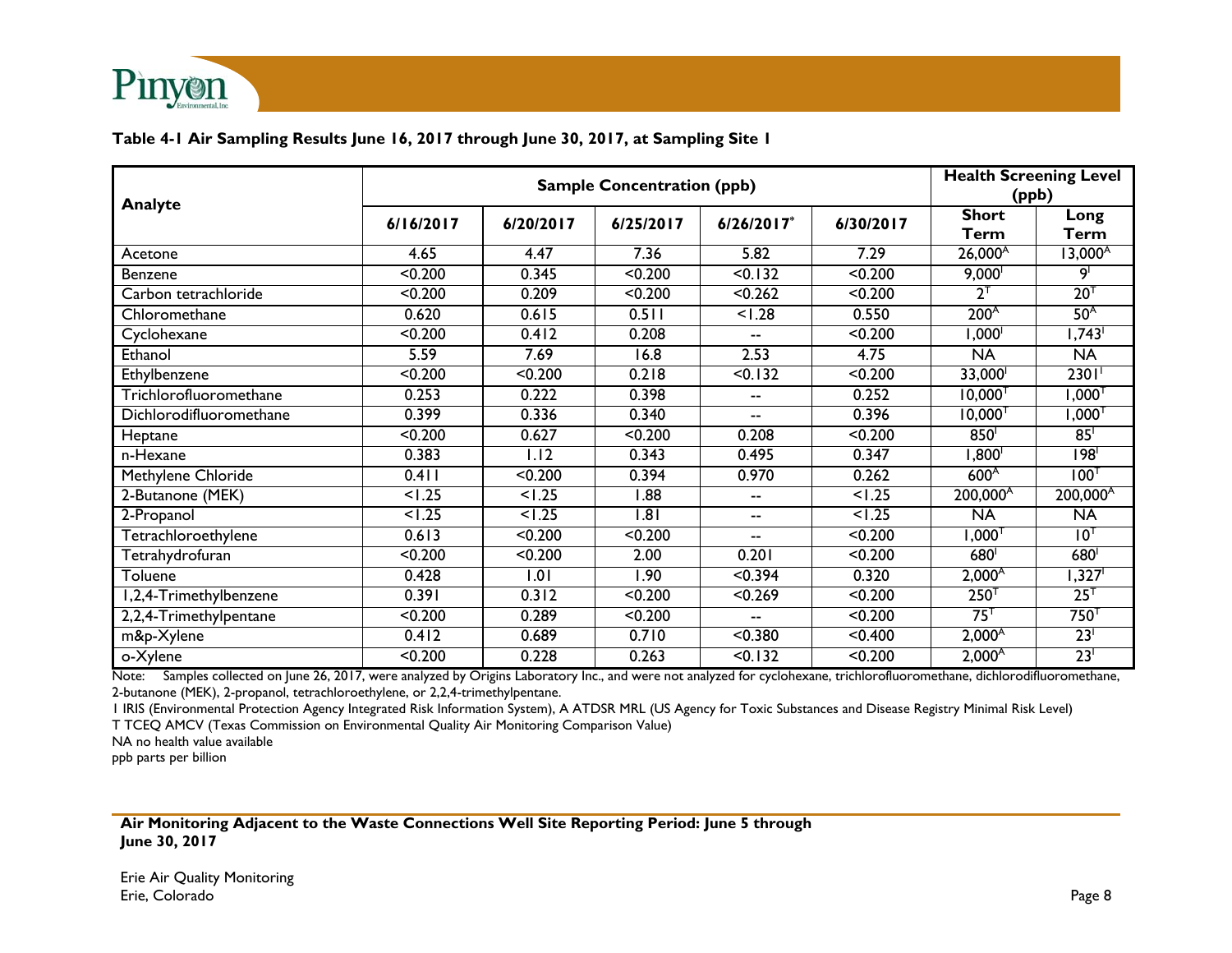

### **Table 4-2 Air Sampling Results June 5, 2017 through June 30, 2017, at Sampling Site 2**

| Analyte                 | <b>Sample Concentration (ppb)</b> |                    |                     |           |                          |                     |                       | <b>Health Screening</b><br>Level (ppb) |  |
|-------------------------|-----------------------------------|--------------------|---------------------|-----------|--------------------------|---------------------|-----------------------|----------------------------------------|--|
|                         | 6/5/2017                          | 6/15/2017          | 6/16/2017           | 6/20/2017 | 6/26/2017*               | 6/30/2017           | <b>Short</b><br>Term  | Long<br><b>Term</b>                    |  |
| Acetone                 | 3.80                              | 7.68               | $\overline{349}$    | 9.67      | 9.08                     | 5.67                | $26,000^{\circ}$      | $13,000^{\circ}$                       |  |
| Benzene                 | $\sqrt{0.200}$                    | < 0.200            | 0.275               | 0.391     | 0.132                    | < 0.200             | 9,000 <sup>1</sup>    | 9 <sup>1</sup>                         |  |
| Carbon tetrachloride    | < 0.200                           | $0.200$            | $\overline{50.262}$ | 0.250     | $\overline{50.262}$      | < 0.200             | $2^{\top}$            | 20 <sup>T</sup>                        |  |
| Chloroethane            | < 0.200                           | < 0.200            | 0.427               | < 0.200   | $\sqrt{0.133}$           | < 0.200             | 3,788                 | 15 <sup>A</sup>                        |  |
| Chloromethane           | 0.556                             | 0.562              | 1.28                | 0.592     | $\overline{\phantom{a}}$ | 0.505               | 200 <sup>A</sup>      | 50 <sup>A</sup>                        |  |
| Cyclohexane             | < 0.200                           | < 0.200            | < 0.200             | 0.267     | $\overline{\phantom{a}}$ | < 0.200             | 1,000 <sup>1</sup>    | 1,743                                  |  |
| I,4-Dioxane             | < 0.200                           | < 0.200            | 0.655               | < 0.200   | $-$                      | < 0.200             | 2000 <sup>A</sup>     | 20 <sup>A</sup>                        |  |
| Ethanol                 | 5.02                              | 5.92               | 438                 | 10.0      | 3.06                     | 4.55                | $\overline{NA}$       | <b>NA</b>                              |  |
| Ethylbenzene            | < 0.200                           | < 0.200            | 22.0                | < 0.200   | < 0.132                  | < 0.200             | 33,000                | $2301$ <sup>1</sup>                    |  |
| 4-Ethyltoluene          | < 0.200                           | $\overline{0.200}$ | 60.0                | $0.200$   | $0.201$                  | < 0.200             | $250^{T}$             | 25 <sup>T</sup>                        |  |
| Trichlorofluoromethane  | 0.243                             | 0.244              | 0.257               | 0.210     | --                       | 0.254               | $10,000$ <sup>T</sup> | $1,000^\intercal$                      |  |
| Dichlorodifluoromethane | 0.292                             | 0.354              | 0.319               | 0.387     | $\overline{\phantom{a}}$ | 0.397               | $10,000^{T}$          | $1{,}000^\intercal$                    |  |
| Heptane                 | < 0.200                           | < 0.200            | 0.561               | 0.404     | 0.436                    | < 0.200             | 850                   | 85                                     |  |
| n-Hexane                | 0.309                             | 0.349              | 0.347               | 0.876     | $\overline{1.11}$        | 0.422               | $1,800^\dagger$       | 198 <sup>1</sup>                       |  |
| Isopropylbenzene        | < 0.200                           | < 0.200            | 6.76                | < 0.200   | 50.132                   | < 0.200             | 50 <sup>T</sup>       | 500 <sup>T</sup>                       |  |
| Methylene Chloride      | < 0.200                           | 0.220              | 0.211               | $0.200$   | < 0.950                  | 0.266               | 600 <sup>A</sup>      | 100 <sup>T</sup>                       |  |
| 2-Butanone (MEK)        | 1.25                              | < 1.25             | 26.0                | < 1.25    |                          | < 1.25              | 200,000 <sup>A</sup>  | 200,000 <sup>A</sup>                   |  |
| Naphthalene             | $\overline{0.630}$                | < 0.630            | 3.00                | < 0.630   | 50.630                   | $\overline{50.630}$ | 189 <sup>1</sup>      | $7^A$                                  |  |
| 2-Propanol              | 1.25                              | 1.91               | 12.6                | 1.49      |                          | 1.25                | $\overline{NA}$       | <b>NA</b>                              |  |
| Tetrahydrofuran         | < 0.200                           | < 0.200            | $\overline{22.1}$   | 0.597     | 0.432                    | < 0.200             | 680 <sup>1</sup>      | 680                                    |  |
| Toluene                 | 0.562                             | 0.390              | 4.52                | 1.27      | 0.472                    | 0.409               | $2,000^{\circ}$       | 1,327                                  |  |
| I,2,4-Trimethylbenzene  | < 0.200                           | $0.200$            | 199                 | 0.258     | < 0.269                  | < 0.200             | 250 <sup>T</sup>      | 25 <sup>T</sup>                        |  |
| 1,3,5-Trimethylbenzene  | < 0.200                           | < 0.200            | 64.1                | < 0.200   | $\overline{\phantom{a}}$ | < 0.200             | 250 <sup>T</sup>      | 25 <sup>T</sup>                        |  |
| 2,2,4-Trimethylpentane  | < 0.200                           | < 0.200            | 0.873               | 0.386     | $\overline{\phantom{a}}$ | < 0.200             | 75 <sup>T</sup>       | $750^{\text{T}}$                       |  |
| m&p-Xylene              | < 0.400                           | < 0.400            | 240                 | 0.840     | < 0.380                  | 0.430               | $2,000^{\text{A}}$    | 23 <sup>1</sup>                        |  |
| o-Xylene                | < 0.200                           | < 0.200            | 73.8                | 0.290     | < 0.132                  | < 0.200             | 2,000 <sup>A</sup>    | 23 <sup>1</sup>                        |  |

1 IRIS (Environmental Protection Agency Integrated Risk Information System), A ATDSR MRL (US Agency for Toxic Substances and Disease Registry Minimal Risk Level)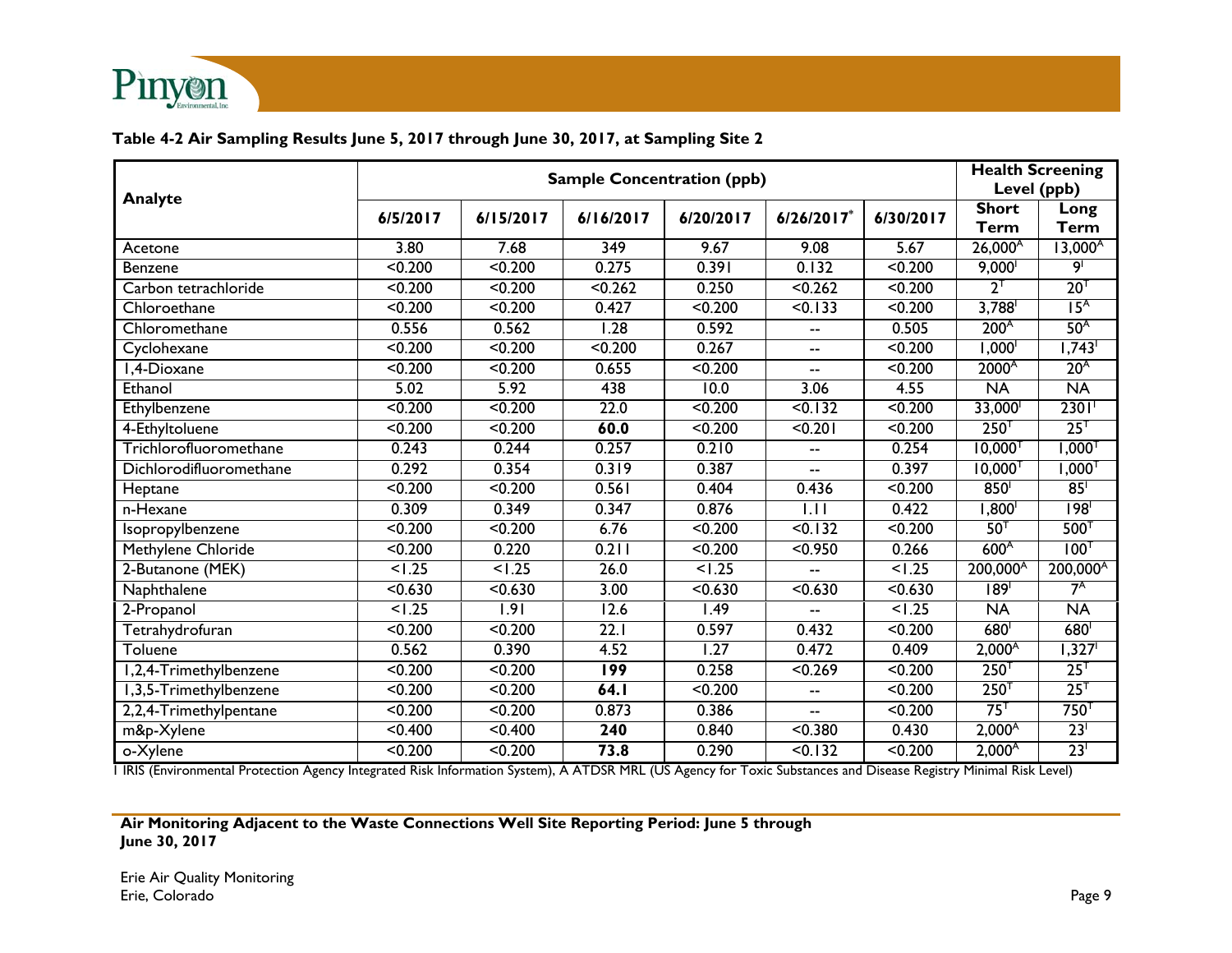

T TCEQ AMCV (Texas Commission on Environmental Quality Air Monitoring Comparison Value) NA no health value available ppb parts per billion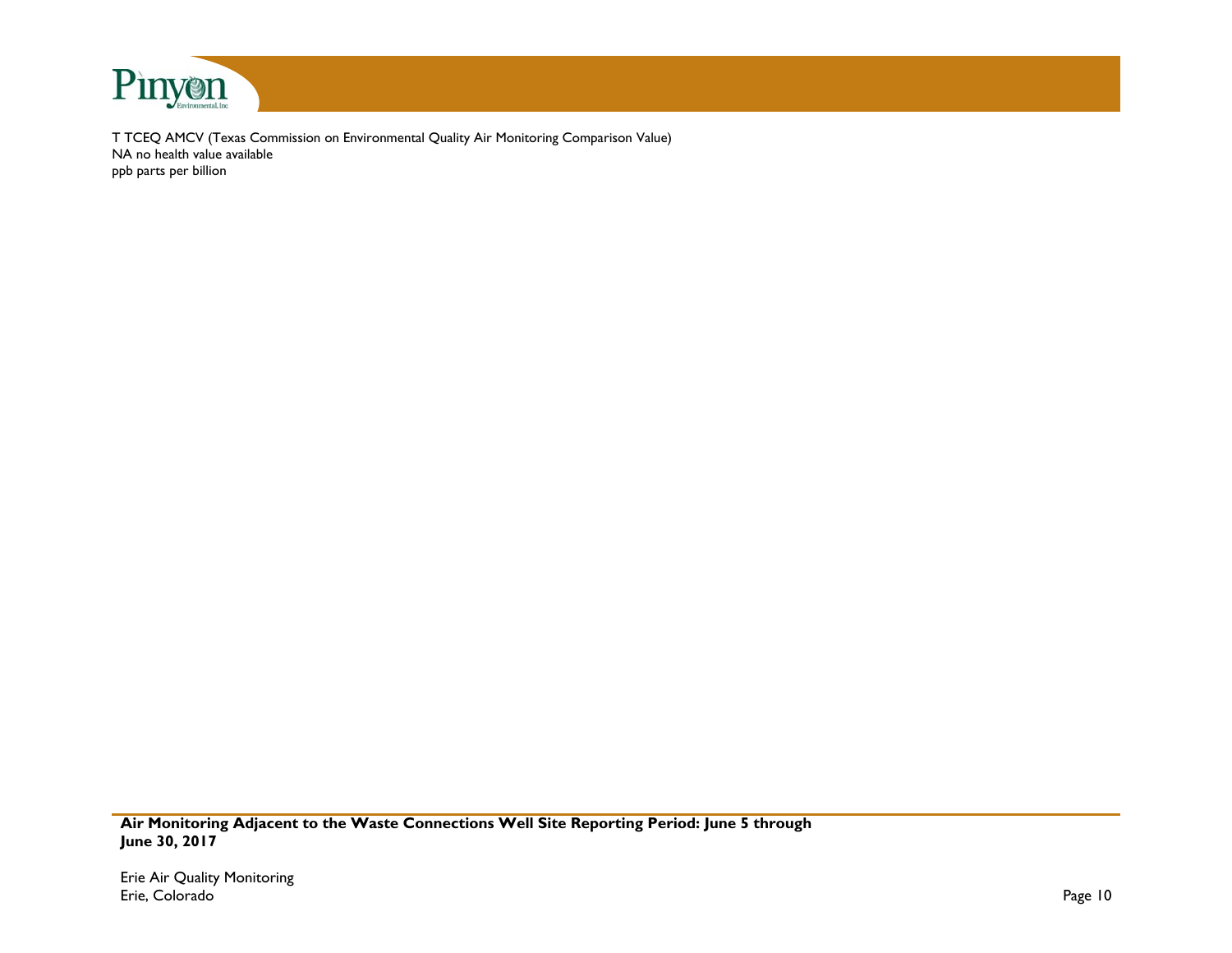

## **5. Trends in Detected Substances**

### **5.1 Sampling Site 1**

Pinyon calculated the R-value and p-value for all substances detected from June 16, 2017, through June 30, 2017, at Sampling Site 1 (Table 5-1). The p-value was greater than 0.05 for all substances, which indicates that any trends are not statistically significant during this reporting period except for 1,2,4-trimethylbenzene. The calculated R-value for 1,2,4-Trimethylbenzene is -0.94 and the p-value is 0.02. This implies that measured concentrations of 1,2,4-trimethylbenzene are decreasing over time at greater than the 95% confidence level. This reporting period constituted a relatively small sample size (n=5), and it is possible that as subsequent samples are collected at Sampling Site 1, additional statistically significant trends in detected substances over time could be confirmed.

| <b>Substance</b>        | <b>R-value</b> | p-value |
|-------------------------|----------------|---------|
| Acetone                 | 0.84           | 0.07    |
| <b>Benzene</b>          | $-0.37$        | 0.54    |
| Carbon tetrachloride    | $-0.28$        | 0.65    |
| Chloromethane           | $-0.48$        | 0.41    |
| Cyclohexane             | $-0.33$        | 0.67    |
| Ethanol                 | 0.02           | 0.97    |
| Ethylbenzene            | 0.08           | 0.90    |
| Trichlorofluoromethane  | 0.10           | 0.90    |
| Dichlorodifluoromethane | $-0.26$        | 0.74    |
| Heptane                 | $-0.30$        | 0.70    |
| n-Hexane                | $-0.35$        | 0.56    |
| Methylene Chloride      | 0.21           | 0.73    |
| 2-Butanone (MEK)        | 0.03           | 0.97    |
| 2-Propanol              | 0.02           | 0.98    |
| Tetrachloroethylene     | $-0.76$        | 0.24    |
| Tetrahydrofuran         | 0.18           | 0.77    |
| Toluene                 | $-0.06$        | 0.92    |
| I,2,4-Trimethylbenzene  | $-0.94$        | 0.02    |
| 2,2,4-Trimethylpentane  | $-0.39$        | 0.61    |
| m&p-Xylene              | $-0.44$        | 0.46    |
| o-Xylene                | $-0.14$        | 0.82    |

#### **Table 5-1 R-value and p-value of Detected Substances at Sampling Site 1**

### **5.2 Sampling Site 2**

Pinyon calculated the R-value and p-value for all substances detected from April 15, 2017, through June 30, 2017, at Sampling Site 2 (Table 5-1). The p-value was greater than 0.05 for all substances, which indicates that any trends are not statistically significant during this reporting period except for benzene, heptane and methylene chloride. The calculated R-value for benzene is 0.49 and the p-value is 0.04. The calculated R-value for heptane is 0.54 and the p-value is 0.03. The calculated R-value for methylene chloride is 0.64 and the pvalue is 0.01. This indicates that measured concentrations of benzene, heptane and methylene chloride are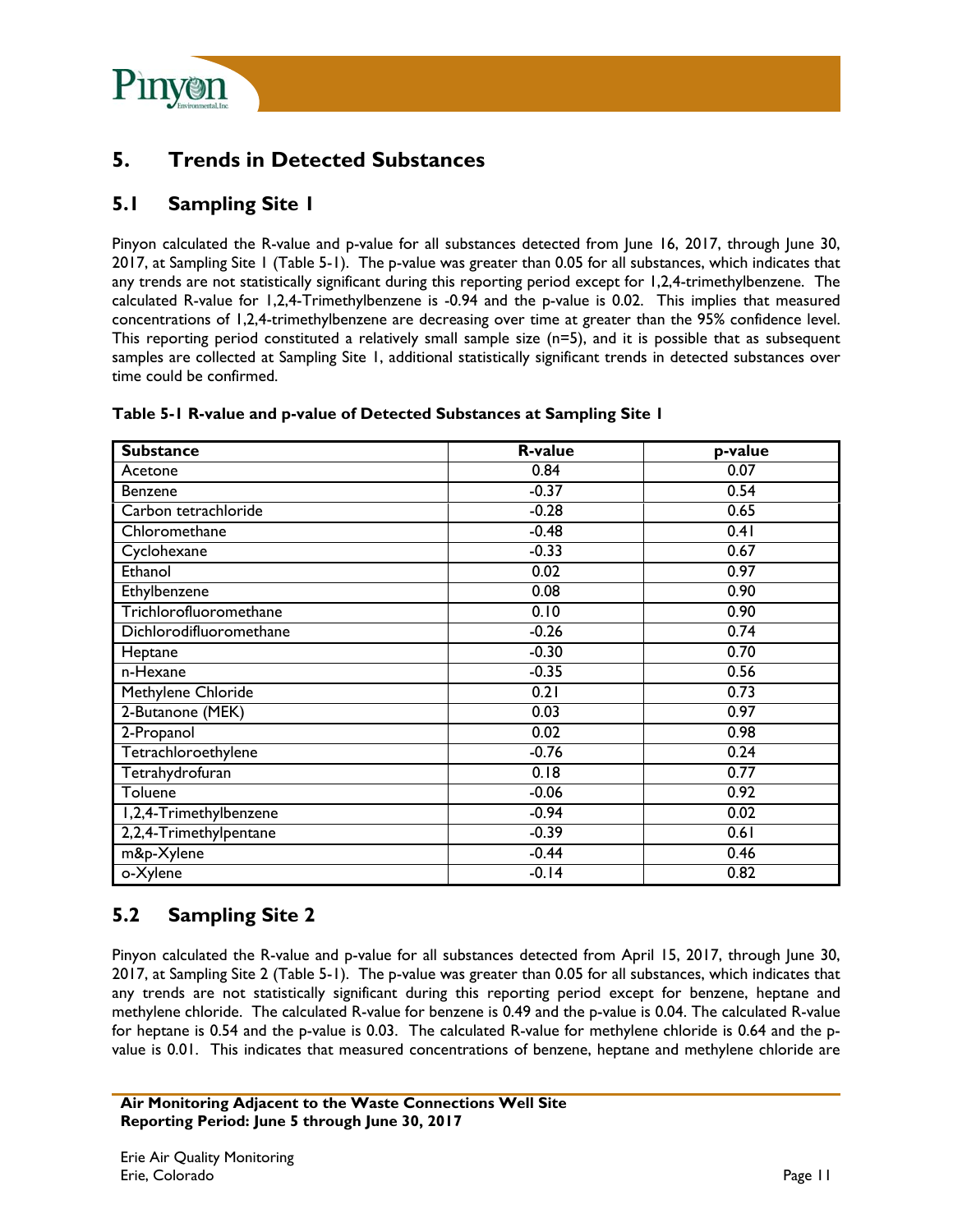

increasing over time at greater than the 95% confidence level. Although measured levels of these substances are increasing over time, their detected concentrations have remained below short-term and long-term health screening levels (Section 4). This reporting period constituted a relatively small sample size (n=17). Statistically significant trends may be confirmed through additional sampling

| Table 5-2 R-value and p-value of Detected Substances at Sampling Site 2 |  |  |  |
|-------------------------------------------------------------------------|--|--|--|
|-------------------------------------------------------------------------|--|--|--|

| <b>Substance</b>        | <b>R-value</b> | p-value           |
|-------------------------|----------------|-------------------|
| Acetone                 | 0.27           | 0.29              |
| <b>Benzene</b>          | 0.49           | 0.04              |
| Carbon disulfide        | $-0.12$        | 0.66              |
| Carbon tetrachloride    | 0.37           | $\overline{0.14}$ |
| Chloroethane            | 0.21           | 0.42              |
| Chloromethane           | 0.24           | 0.37              |
| Cyclohexane             | 0.04           | 0.88              |
| cis-1,2,-Dichloroethane | $-0.17$        | 0.51              |
| 1,4-Dioxane             | 0.09           | 0.74              |
| Ethanol                 | 0.26           | 0.31              |
| 4-Ethyltoluene          | 0.25           | 0.33              |
| Trichlorofluoromethane  | 0.42           | $\overline{0.11}$ |
| Dichlorodifluoromethane | 0.33           | 0.21              |
| Heptane                 | 0.54           | 0.03              |
| n-Hexane                | 0.45           | 0.07              |
| Isopropylbenzene        | 0.25           | 0.35              |
| Methylene Chloride      | 0.64           | 0.01              |
| 2-Butanone (MEK)        | 0.24           | 0.37              |
| Naphthalene             | 0.28           | 0.28              |
| 2-Propanol              | 0.27           | $\overline{0.31}$ |
| Propene                 | $-0.30$        | 0.26              |
| Tetrachloroethylene     | $-0.32$        | 0.23              |
| Tetrahydrofuran         | 0.26           | 0.31              |
| Toluene                 | 0.24           | 0.35              |
| Trichloroethylene       | $-0.40$        | 0.12              |
| 1,2,4-Trimethylbenzene  | 0.25           | 0.33              |
| 1,3,5-Trimethylbenzene  | 0.25           | 0.35              |
| 2,2,4-Trimethylpentane  | 0.30           | 0.26              |
| m&p-Xylene              | 0.25           | 0.33              |
| o-Xylene                | 0.25           | 0.33              |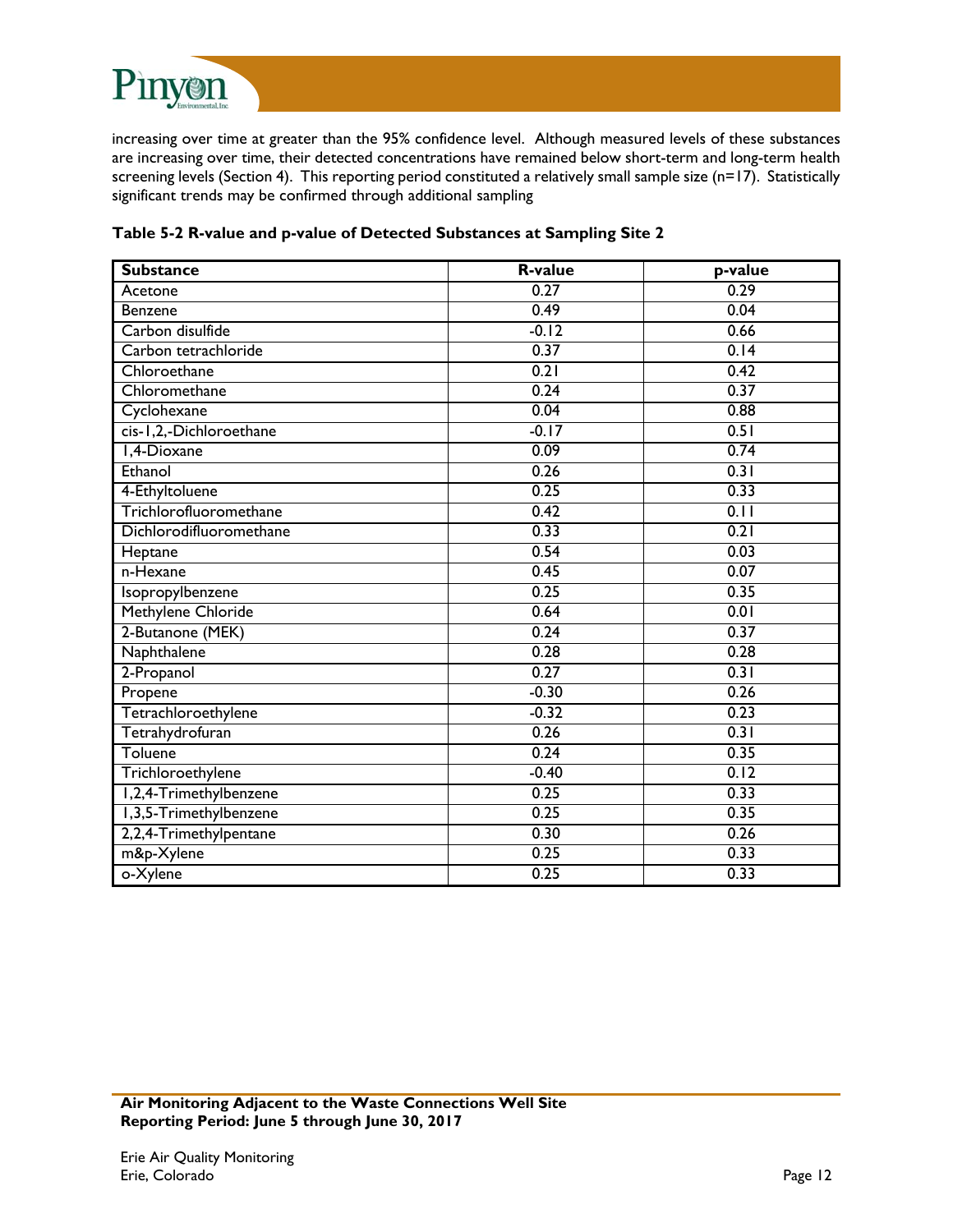

## **6. Conclusions**

Pinyon collected 24-hour air samples every five days at Sampling Site 2 from April 15, 2017, to June 30, 2017. In addition to the samples collected at Sampling Site 2, Pinyon began collecting 24-hour air samples every five days at Sampling Site 1 on June 16, 2017. The air sample measurements collected reflect well drilling and completion activities at a unique well site in Erie, Colorado. The following limitations must be considered before definitive conclusions can be made:

- Samples collected for a short amount of time may not accurately represent continuous exposure or the ranges of potential exposures.
- These samples reflect exposures in that area for a period of time, and are not intended to identify the source of exposures. The substances identified in the sample could come from multiple sources.
- Samples collected during other phases of operations and different weather conditions may have very different results.
- The samples were analyzed for a limited set of substances that could be present in the air.

Based on the results from the air sampling data collected at both well pads, it is unlikely that short-term exposure would result in negative health effects. There were no exceedances of short-term health screening levels at either sampling location. There were exceedances of long-term health screening levels for five substances at Sampling Site 2 on June 16 through 17, 2017. As described in Section 2.3, Step 2, Pinyon compared the detected values to the short-term health screening levels. Since the sample results are all below the short-term health screening level, accepted protocol states that it is unlikely that this exposure to this substance will result in negative health consequences. In addition, the exceedances of the long-term health screening levels occurred during a single air sample and were not replicated in the other samples collected at Sampling Site 2.

The air monitoring data provided in this report provides a general understanding of ambient concentrations of select pollutants adjacent to the well site during various phases of Crestone's activities. Based on meteorology data collected at the Erie Municipal Airport, the air sampling locations are generally representative of ambient conditions. However, on select sampling days the sampling locations were not downwind of the well site and significant periods of calm winds were not recorded. Thus, the air samples collected during these periods may not represent concentrations that citizens would be exposed to at locations downwind of the well site, or may underrepresent maximum exposure levels.

These conclusions are based on limited sampling, conducted during a limited investigation. Concentrations of constituents can be highly variable, and detections may be dependent on a variety of environmental conditions (e.g., date, operations, wind bearings, actual emissions from operations). This sampling may, therefore, not be representative of, or account for all variables that could be present during oil and gas operations within Erie and should not be considered conclusive of future operations.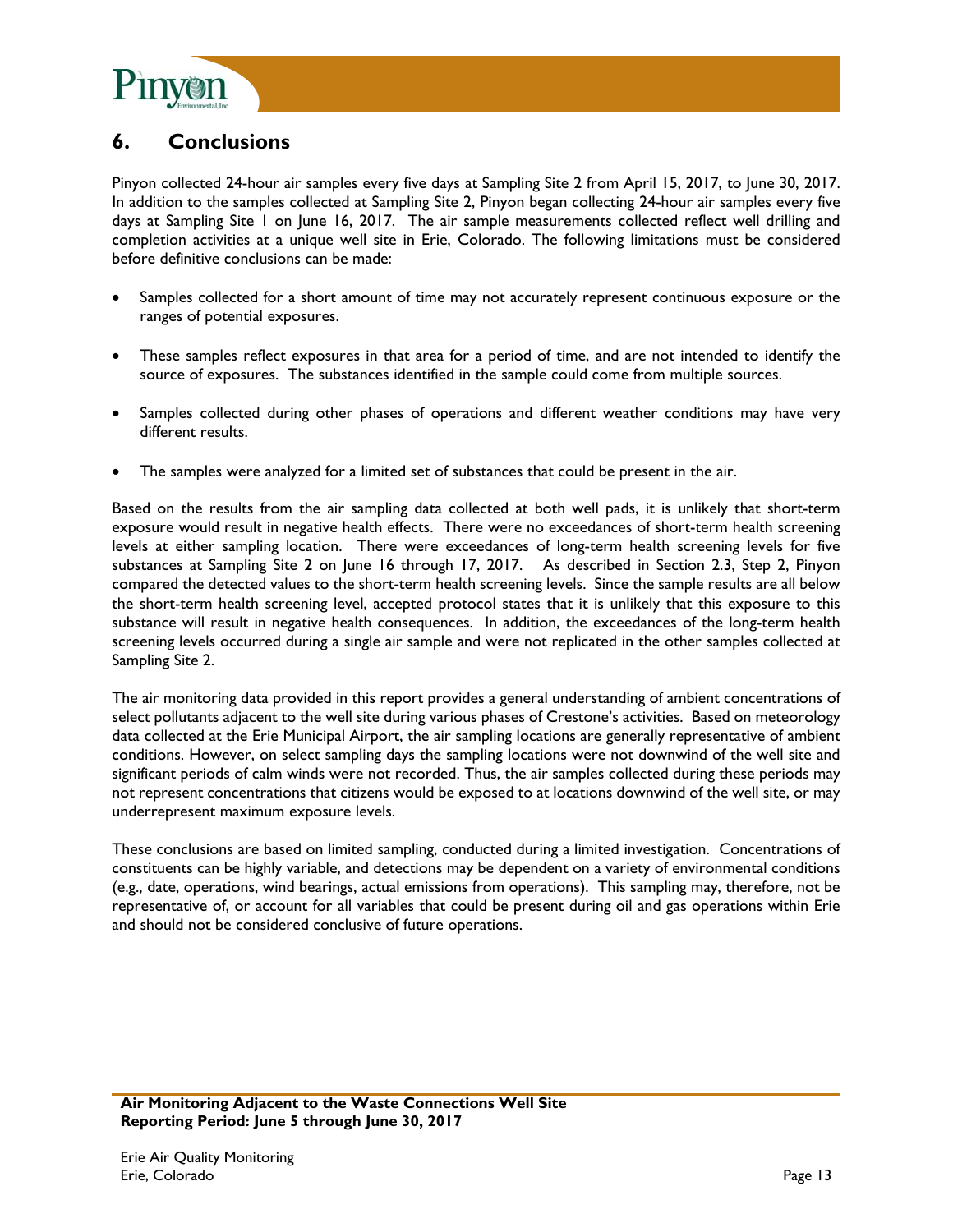

## **7. References**

Davis, J., 2002. "Statistics and Data Analysis in Geology." Wiley. ISBN: 978-0-471-17275-8

- Environmental Protection Agency (EPA), 1991. "Chemical Concentration Data Near the Detection Limit."; EPA/903/8-91/001.
- Environmental Protection Agency (EPA), 1999. "Compendium Method TO-15: Determination of Volatile Organic Compounds (VOCs) In Air Collected in Specially-Prepared Canisters and Analyzed by Gas Chromatography/Mass Spectrometry (GC/MS)."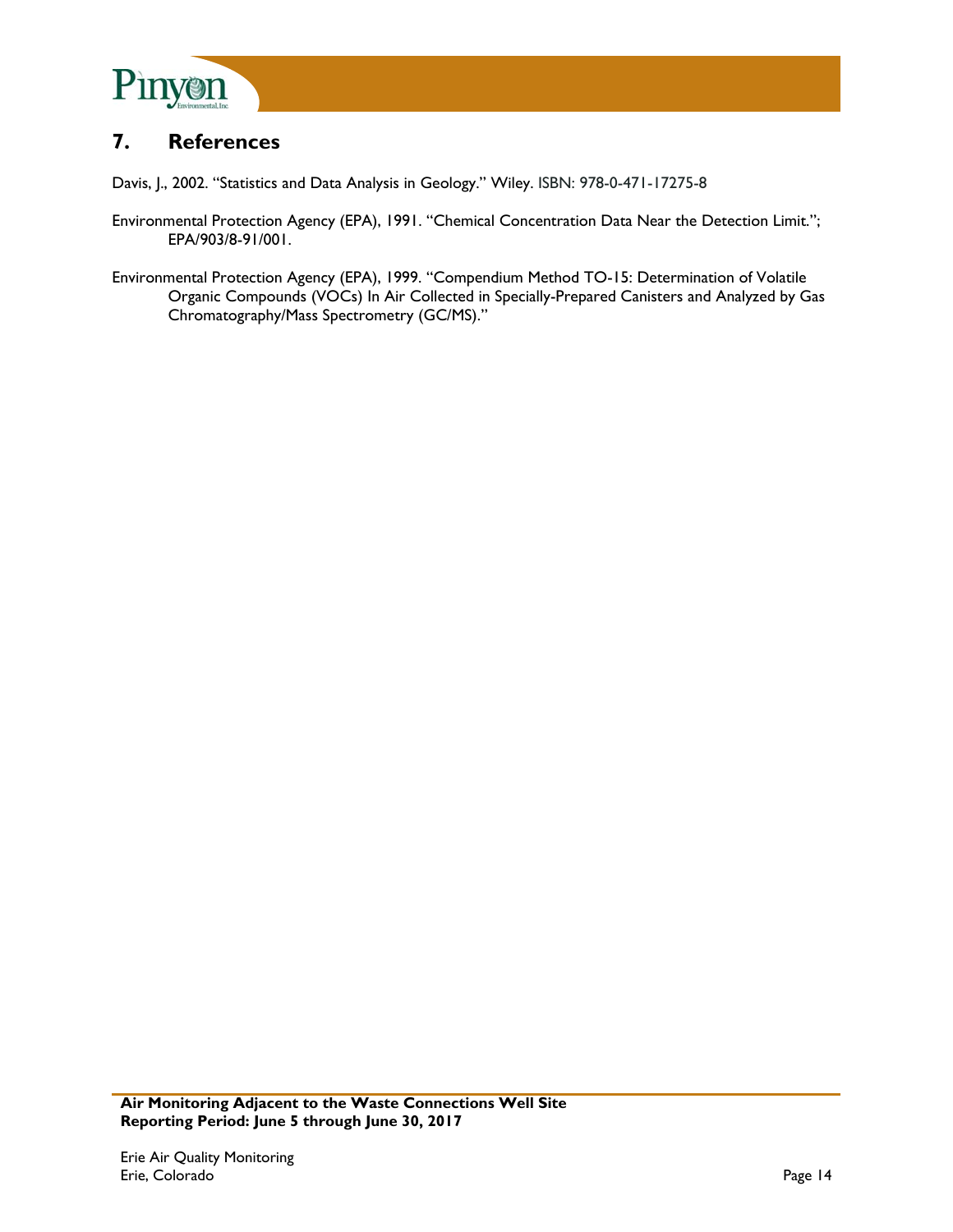

# **Appendix A Wind Roses During Sample Collection Periods**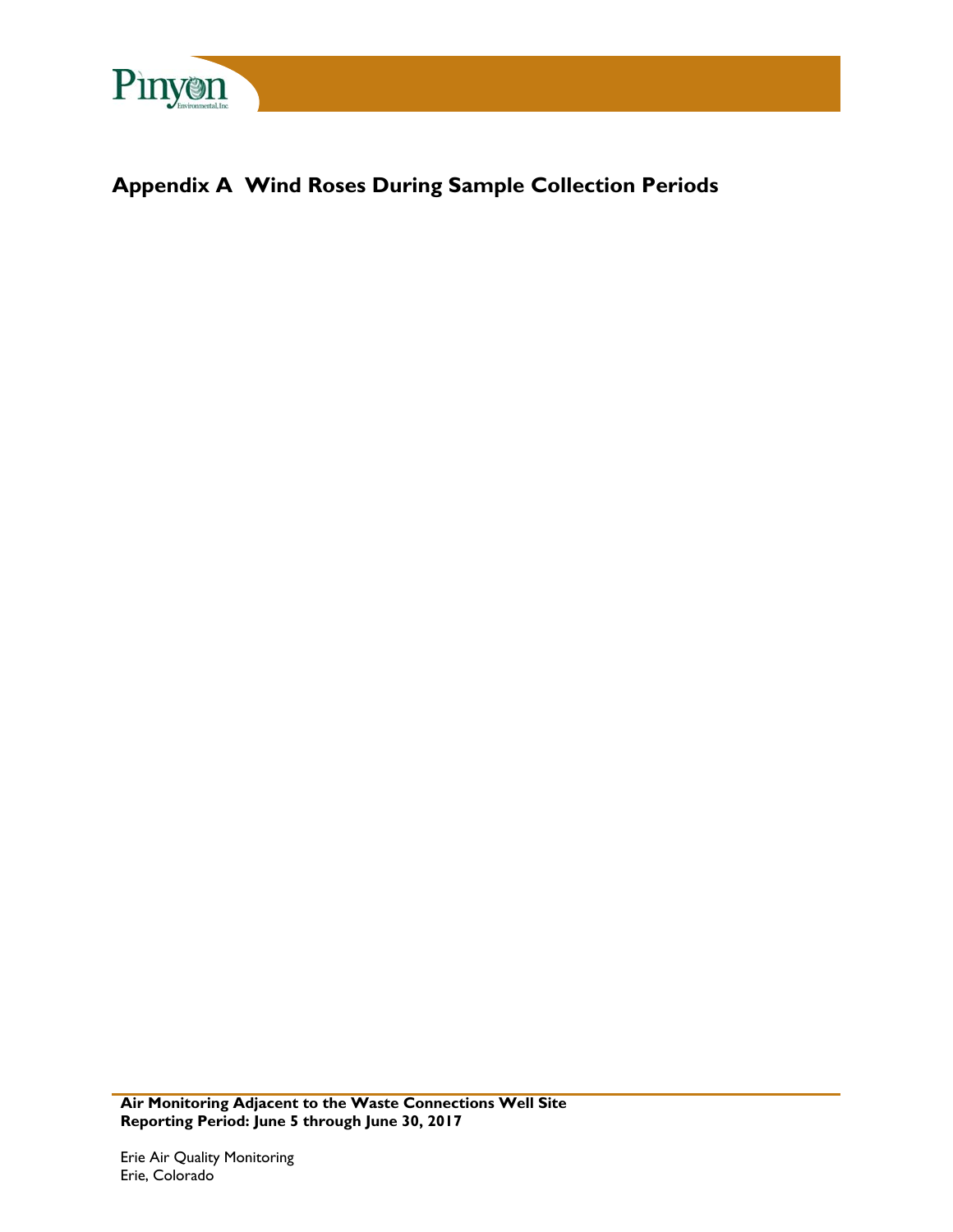



**Wind Rose for June 5, 2017, at 2:30 PM through June 6, 2017, at 2:30 PM** 

Weather conditions observed during the June 5, 2017, through June 6 2017, sample collection period were breezy with wind speeds varying from 0 to 16 miles per hour (mph). The prevailing wind directions were to the west northwest, west and southwest. During this period, Sampling Site 2 was downwind for 6.9% of the sampling period. Although Sampling Site 2 was not downwind of the well site for prolonged periods when wind speeds were recorded, calm winds were recorded for 37.5% of the sampling period. Therefore, the sample collected from June 5, 2017, through June 6, 2017, is likely to be adequate in representing ambient conditions at Sampling Site 2.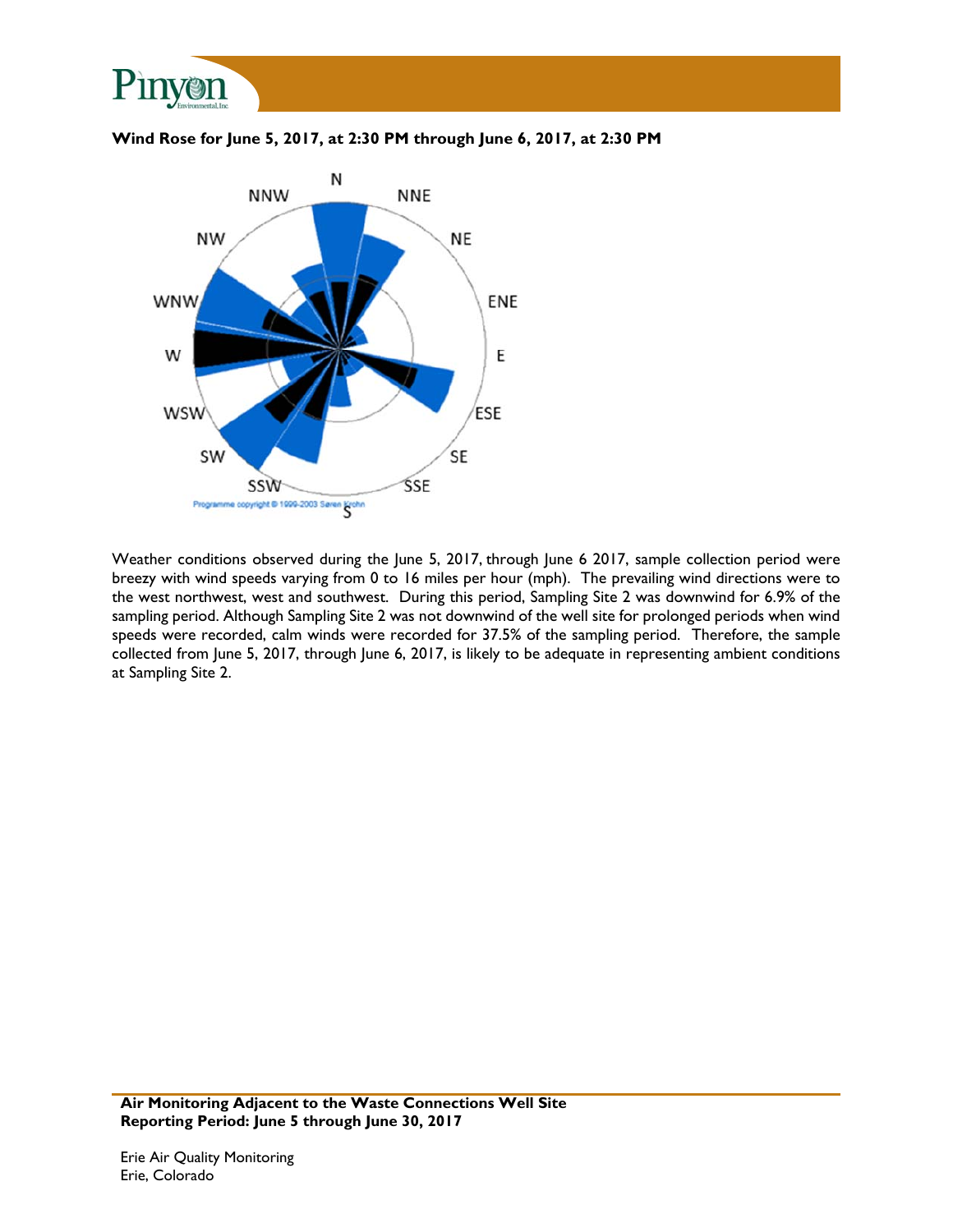

#### **Wind Rose for June 15, 2017, at 1:00 PM through June 6, 2017, at 1:00 PM**



Weather conditions observed during the June 15, 2017, through June 16 2017, sample collection period were breezy with wind speeds varying from 0 to 9 mph and occasional gusts up to 25 mph. The prevailing wind directions were to the west and south. During this period, Sampling Site 2 was downwind for 5.6% of the sampling period. Although Sampling Site 2 was not downwind of the well site for prolonged periods when wind speeds were recorded, calm winds were recorded for 40.3% of the sampling period. Therefore, the sample collected from June 15, 2017, through June 16, 2017, is likely to be adequate in representing ambient conditions at Sampling Site 2.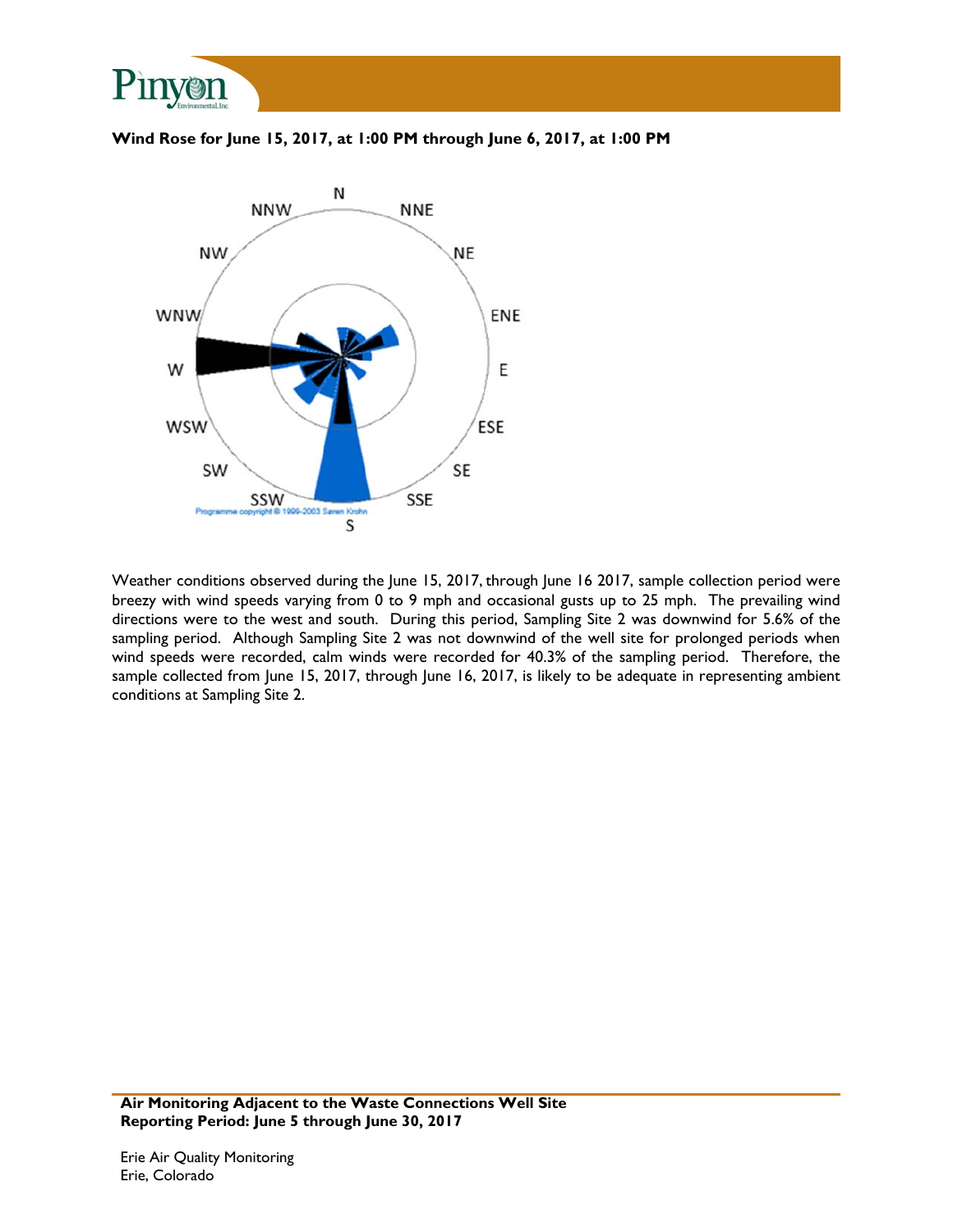

**Wind Rose for June 16, 2017, at 5:45 PM through June 17, 2017, at 6:00 PM** 



Weather conditions observed during the June 16, 2017, through June 17, 2017, sample collection period were breezy with wind speeds varying from 0 to 17 mph. The prevailing wind directions were to the west-southwest and northeast. During this period, Sampling Site 1 was not downwind of the well site for any portion of the sampling period and Sampling Site 2 was downwind for 2.8% of the sampling period. Calm winds were recorded for less than a quarter (22.2%) of the sampling period. Therefore, the sample collected from June 16, 2017, through June 17, 2017, may underestimate ambient concentrations under other meteorological conditions.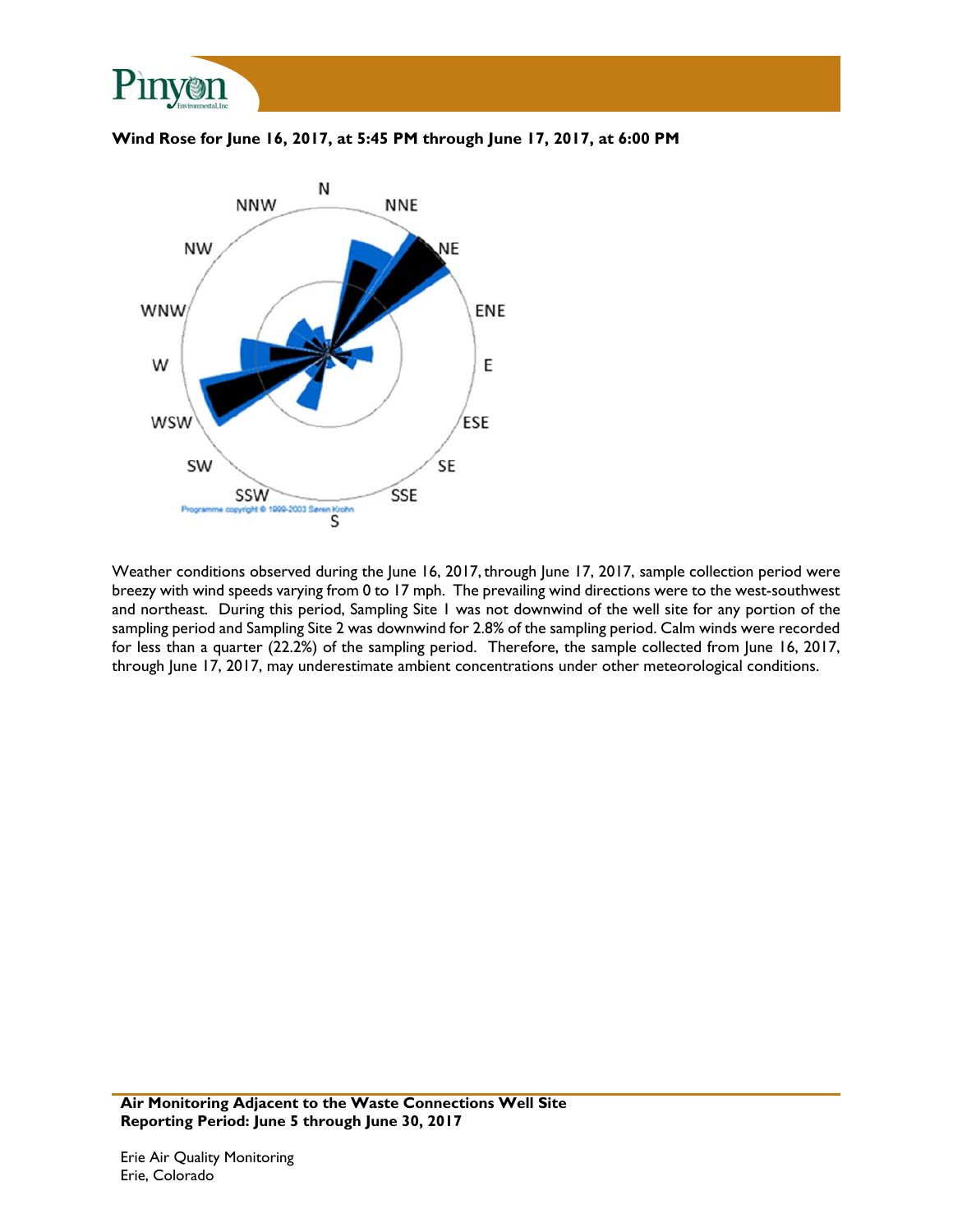

**Wind Rose for June 20, 2017, at 2:15 PM through June 21, 2017, at 2:15 PM** 



Weather conditions observed during the June 20, 2017, through June 21, 2017, sample collection period were breezy with wind speeds varying from 0 to 14 mph. The prevailing wind directions were to the west and northeast. During this period, Sampling Site 1 was downwind of the well site for 2.8% of the sampling period and Sampling Site 2 was downwind for 1.4% of the sampling period. Although Sampling Site 1 and Sampling Site 2 were not downwind of the well site for prolonged periods when wind speeds were recorded, calm winds were recorded for 40.3% of the sampling period. Therefore, the sample collected from June 20, 2017, through June 21, 2017, is likely to be adequate in representing ambient conditions at Sampling Site 1 and Sampling Site 2.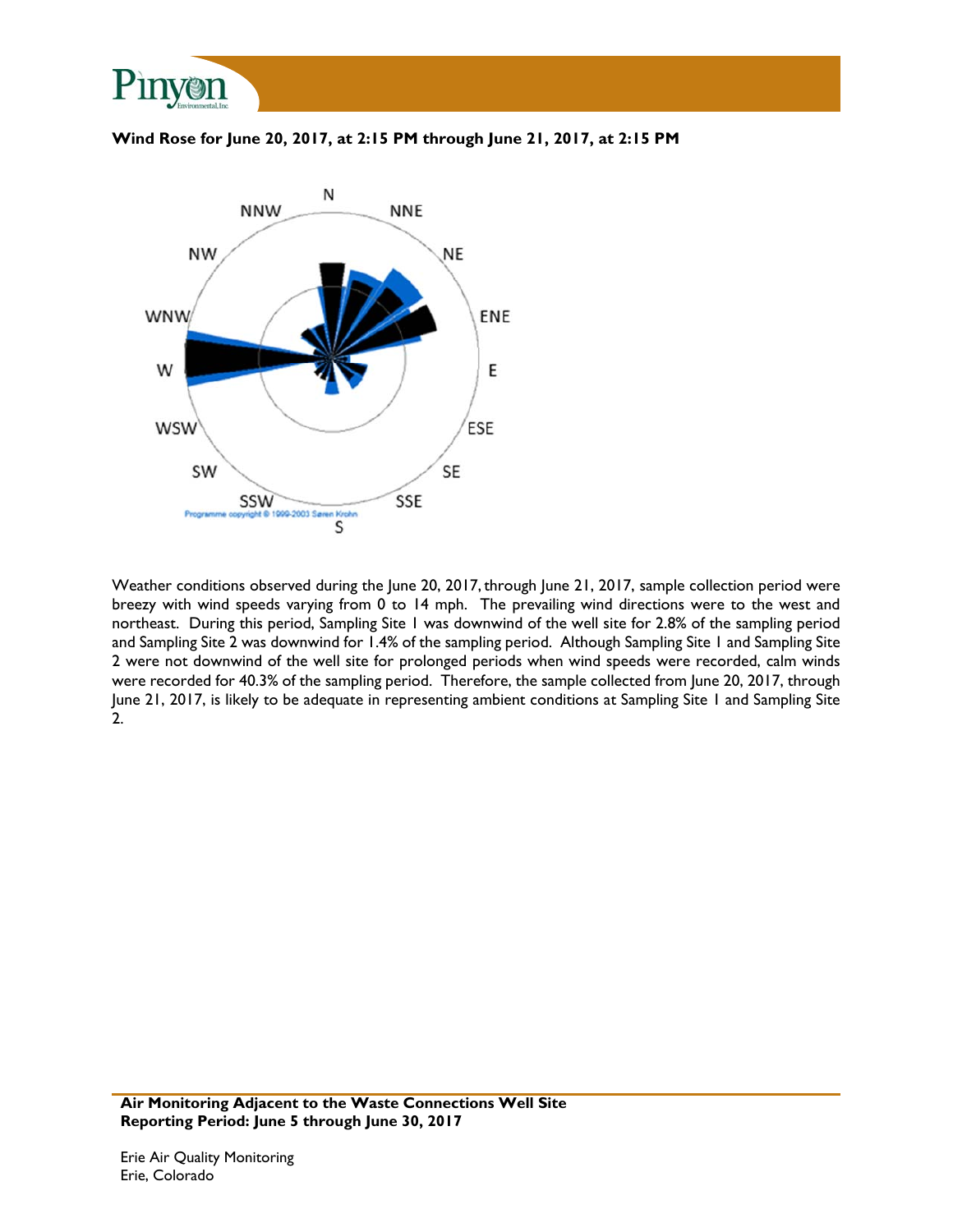

**Wind Rose for June 25, 2017, at 2:30 PM through June 26, 2017, at 2:30 PM** 



Weather conditions observed during the June 25, 2017, through June 26, 2017, sample collection period were breezy with wind speeds varying from 0 to 10 mph. The prevailing wind directions were to the north, north northwest and east southeast. During this period, Sampling Site 1 was not downwind of the well site for any portion of the sampling period and Sampling Site 2 was downwind for 1.4% of the sampling period. Although Sampling Site 1 and Sampling Site 2 were not downwind of the well site for prolonged periods when wind speeds were recorded, calm winds were recorded for 52.3% of the sampling period. Therefore, the sample collected from June 25, 2017, through June 26, 2017, is likely to be adequate in representing ambient conditions at Sampling Site 1 and Sampling Site 2.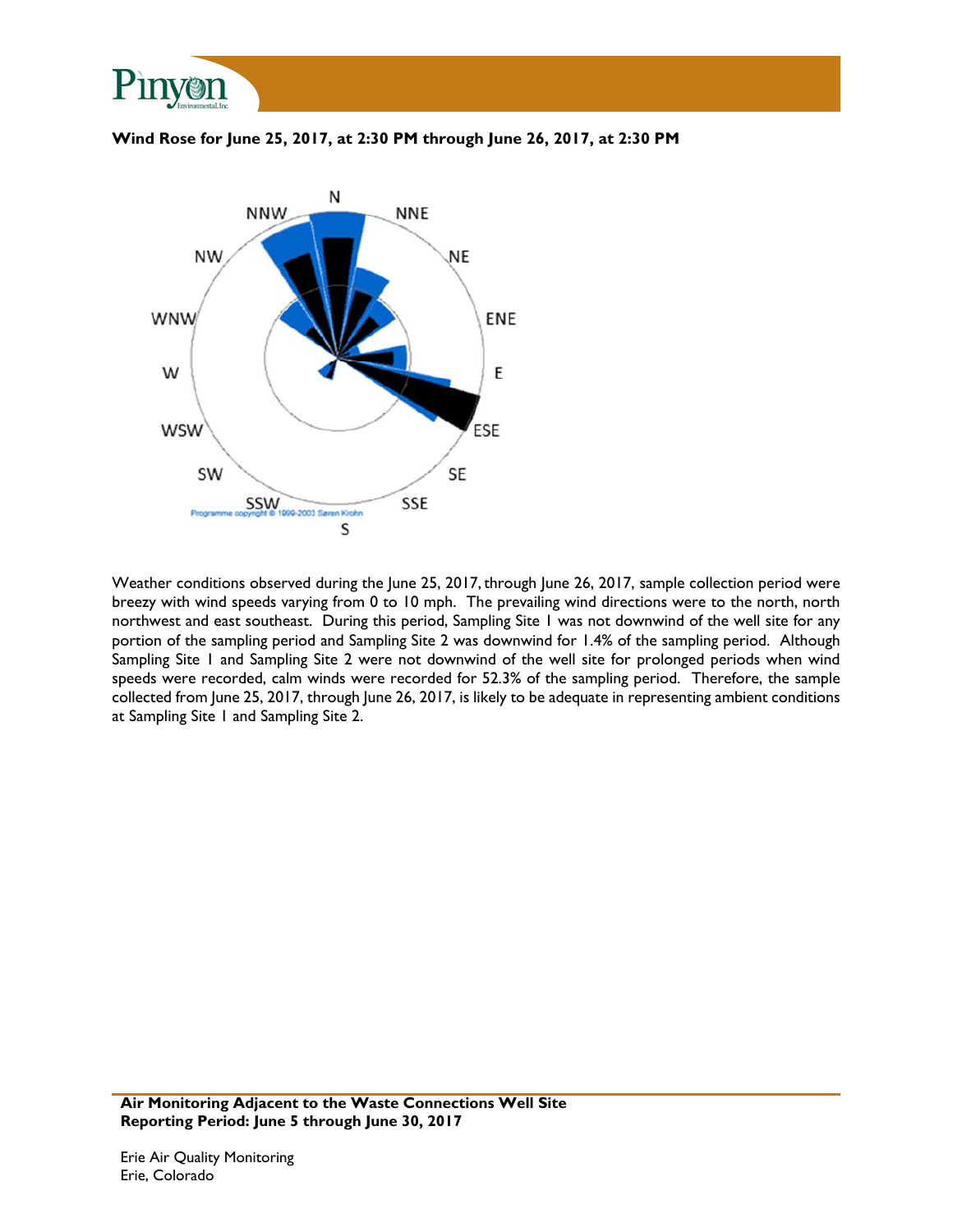

**Wind Rose for June 26, 2017, at 2:40 PM through June 27, 2017, at 3:00 PM** 



Weather conditions observed during the June 26, 2017, through June 27, 2017, sample collection period were breezy with wind speeds varying from 0 to 10 mph. The prevailing wind direction was to the east. During this period, Sampling Site 1 was downwind of the well site for 2.8% of the sampling period and Sampling Site 2 was downwind for 4.2% of the sampling period. Although Sampling Site 1 and Sampling Site 2 were not downwind of the well site for prolonged periods when wind speeds were recorded, calm winds were recorded for 45.9% of the sampling period. Therefore, the sample collected from June 20, 2017, through June 21, 2017, is likely to be adequate in representing ambient conditions at Sampling Site 1 and Sampling Site 2.